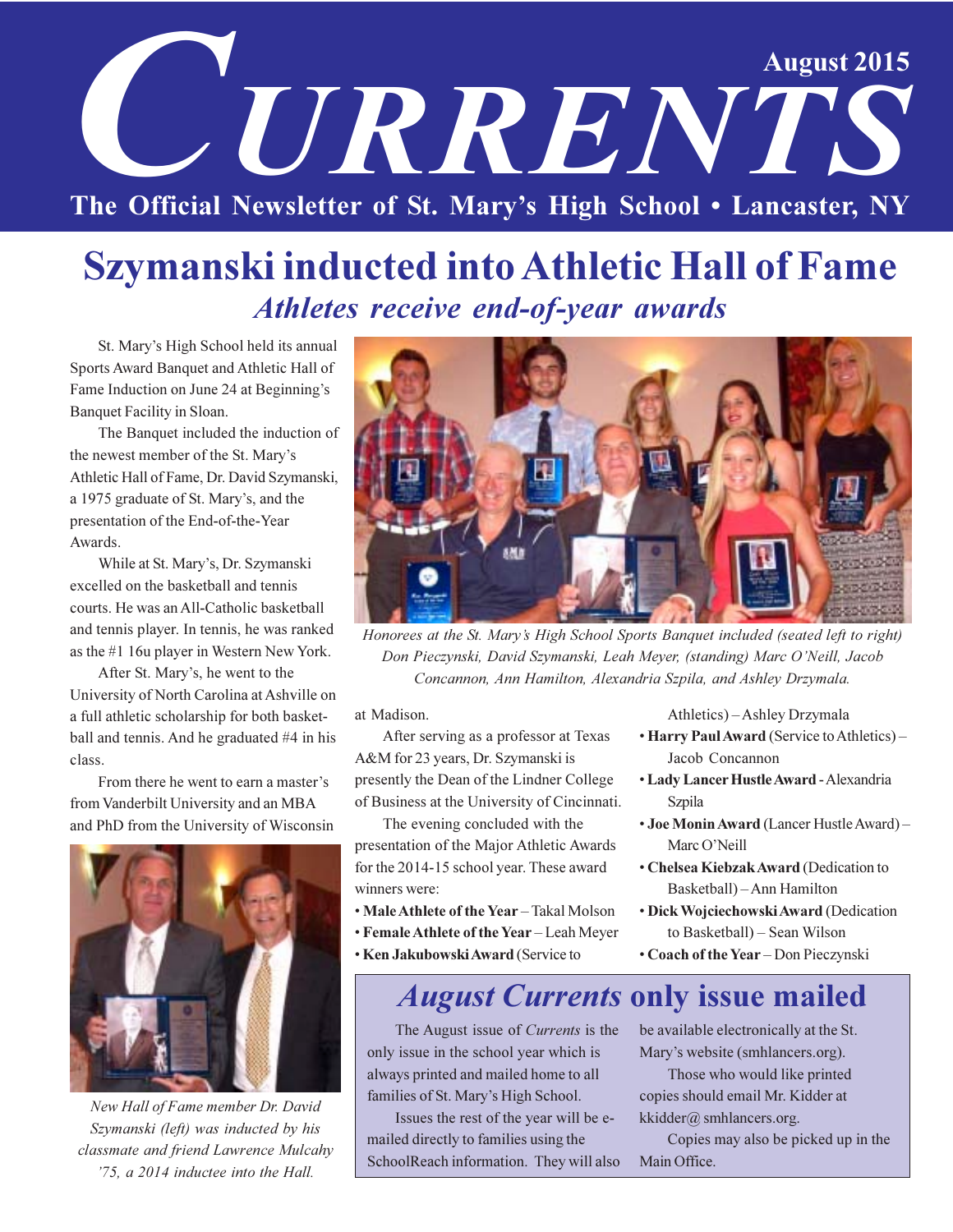# **Currents**

# Freshmen, what will your first weeks be like?

When do you start?

Your first day of classes as freshmen will be Wednesday, Sept. 9. On that day, the only other students in the building will be your mentors. You will be dismissed at 11:30 a.m. Bus transportation will be available that day, both before and after school.

# What do you need to bring? A book bag/back pack - that's all.

Where do you go?

When you get to St. Mary's, you will report to homeroom. The lists of homeroom assignments will be posted in the hallway.

During homeroom, you will be given a locker assignment and a lock. (All locks for lockers MUST be issued by St. Mary's High School.) You will also receive a folder with paper and a pen to use for the rest of the day.

When you meet with your teachers, they will give you a few things. First, they will give you your textbooks. Also, they will be giving you their course expectations. This will list their grading policy as well as what they expect you to do in their class. You will also receive a list of supplies you will need for each class.

We want your first day to be as pleasant as possible. If you have any questions, please contact Mr. O'Connor, Enrollment Director, or the guidance counselors, Mrs. Neudeck or Mrs. Whitwood.

We look forward to seeing you on September 9!

|                                                                                                                                                                                                                                                         |                                                                                                                      | <b>The First Two Weeks of School</b>                                                              |                                                                               |                                                                                               |
|---------------------------------------------------------------------------------------------------------------------------------------------------------------------------------------------------------------------------------------------------------|----------------------------------------------------------------------------------------------------------------------|---------------------------------------------------------------------------------------------------|-------------------------------------------------------------------------------|-----------------------------------------------------------------------------------------------|
| <b>Mon., Sept. 7</b><br><b>No School</b><br>Labor Day                                                                                                                                                                                                   | <b>Tue., Sept. 8</b><br><b>No School for</b><br><b>Students</b><br>Faculty/Staff<br>Orientation<br>8am - 2:30pm      | <u>Wed., Sept. 9</u><br>A-Day<br><b>FRESHMEN</b><br><b>ONLY</b><br>11:30 a.m.<br><b>DISMISSAL</b> | <b>Thur., Sept. 10</b><br>A-Day<br>ALL.<br><b>STUDENTS</b><br><b>FULLDAY</b>  | <b>Fri., Sept. 11</b><br><b>B-Day</b><br>AI <sub>L</sub><br><b>STUDENTS</b><br><b>FULLDAY</b> |
| <u>Mon., Sept. 14</u><br>C-Day<br><b>Special</b><br><b>Schedule</b><br>Student Pictures<br>Opening Liturgy<br><b>Class Meetings</b><br>Orientation<br><b>Student Senate</b><br>2:30 <sub>pm</sub><br>Meet the<br><b>Teachers Night</b><br>$6 - 8:30$ pm | <u>Tue., Sept. 15</u><br>C-Day (again)<br>Walk-a-thon<br>Pledges Due<br>Fall Play<br>Auditions<br>2:30 <sub>pm</sub> | <u> Wed., Sept. 16</u><br>D-Day<br>Fall Play<br>Auditions<br>2:30 <sub>pm</sub>                   | <u>Thur., Sept. 17</u><br>E-Day<br>Math Club<br>Meeting<br>2:30 <sub>pm</sub> | <u>Fri., Sept. 18</u><br><b>F-Day</b><br>Fall Play<br>Callbacks<br>2:30 <sub>pm</sub>         |

# **Walk-a-Thon taking place September 22**

For several years, the Student Senate of St. Mary's High School has sponsored the annual Walk-a-thon. The students have walked the streets of Lancaster and, in the process, raised funds which are used for school classes, clubs, and organizations and to help fund the Student Senate Scholarship.

Like last year, the Student Senate has decided to incorporate a school picnic into the Walk-a-thon, presently scheduled for Tuesday, Sept. 22. After a walk of about three miles, the Walk-a-thon will arrive at

# **Transportation information**

Information regarding transportation is sent to parents from the public school district at the end of August. This information is not sent to St. Mary's High School.

If you do not receive your bus information, or if you have questions or problems with the arrangements, please call the Transportation Department of your school district.

Incoming freshmen from Buffalo may receive their bus passes when they come for orientation on September 2.

Upperclassmen will get theirs on the first day of school.

Remember: Students are never allowed to ride a bus from a school district other than their own. Public school districts are only insured for their own residents.

Firemen's Park in Depew. Here the students will be treated to a picnic lunch while able to enjoy the basketball courts, sand volleyball court, and more. The students will walk back to school at the end of the day.

Created in 2006, the Student Senate Scholarship is awarded to an incoming freshman who has the potential to be a future student leader of the school.

In this mailing, families will find a letter from the Student Senate Co-Moderators, Mrs. Lynn Tytka and Mr. Kidder, going into more details about the Walk-a-Thon. There will also be a Walk-a-thon pledge sheet. All Walk-a-thon pledges are due Tuesday, Sept. 15.

# **Currents**

Published 12 times a year by St. Mary's High School 142 Laverack Ave., Lancaster, NY 14086  $(716)$  683-4824 • www.smhlancers.org

Editor - Keith Kidder '89

*Vol. 23, Issue 11*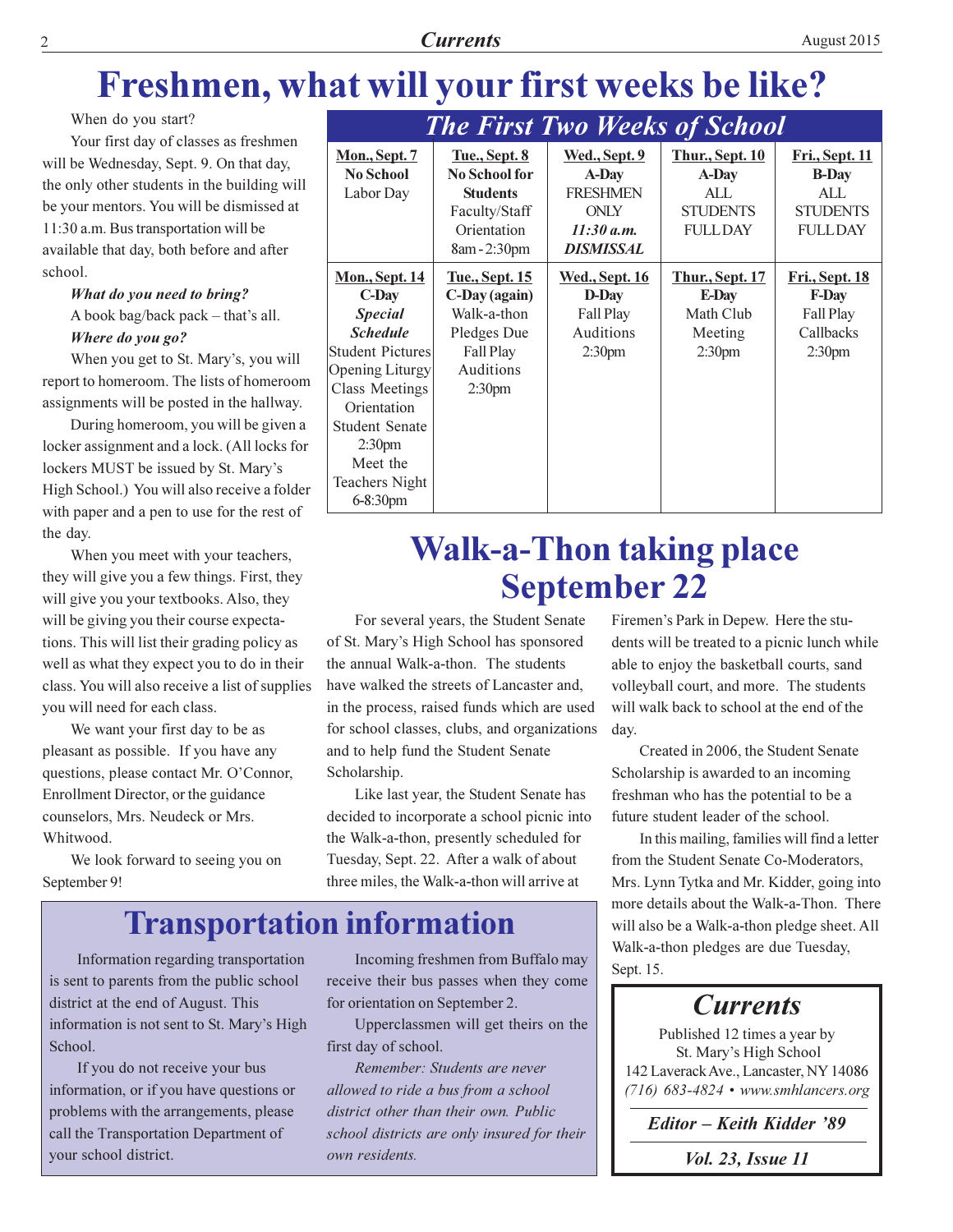**CURRENTS** 

# **Congratulations, Fourth Quarter Honor Roll Students** Top five Seniors

Gresham





Murphy

Milholland

**Senior 1st Honors Andrew Blaszak** Paige Burkard **Theresa Cometto** Teresa Cronmiller Nicolas DeSanto **Ashley Drzymala** Jennifer Dudzinski Nicholas Federico David Filion Samuel Freeman Katie Grabski Hannah Gresham Xinyue Chloe Guan Joseph Hamilton Hannah Hapeman Danielle Hockwater Rebecca Hojna Zachary Ineson Katrina Kenneweg **Austin Klink** Sydney Kozminski Michael Kruse Victoria Kwitowski Nicholas Lukasik Magdalene Manuel Leah Meyer Jessica Michalski Agatha Milholland Kayla Murphy Marc O'Neill Tia Piotrowski **Brianna Poules** Ryan Ratajczak William Roskopf Gillian Sacco Matthew Schneider Kaitlyn Schott



Jacob Shepard Mason Smith Julie Sobczynski Shelby Strausbaugh Alexandria Szpila Mariah Troidl Kaitlyn Tytka Matthew Wierzbicki Michael Wierzbicki Amber Wilk Sean Wilson Alyssa Yebernetsky Alexandra Zelazny Alyssa Ziobro

### **Senior 2nd Honors**

Paul Bargnesi **Emily Bellet** Kayle Cassel Jacob Concannon Mary Eddy Nicole Giardina **Brittany Gorny** Nicholas Heigl RiverLeigh Martinez John Propis Jacob Ratigan Anthony Stitt Zachary Szpila Benjamin Tobolski Jacob Tomaszewski

### **Junior 1st Honors**

**Austin Calkins** Olivia Carl Joelle Cianciosa Kendra Ciezki Madison Fermo

Gresham Jia Wei Jimmy Gu Ann Hamilton Jack Hathaway **Bridget Herod** Carolyn Kidder Jessica Kranz Leah May Mikala McCartney Katherine Netti Nina O'Scier Caliegh Passucci Julie Pijacki Jennifer Piskor Victoria Powell Kayla Prentki **Grace Pyszczek James Roetzer** Veronica Rozler **Allison Rusinski Andrew Salamone** Joseph Stoj Hanna Strek Regan Weiss

Kaitlyn

Tytka

Victoria Gorny

Christopher

### **Junior 2nd Honors**

Emma Winiarski

Jennifer Baran **Bradley Berchou** Garrett Braniecki Marissa Dantonio Anna DiDomenico Joseph DiGesare Mitchell DiPirro **Bailey Dolegowski** Allyson Fischer



Lisa Gali

Helen Gibson

Alexander Hokaj

Maddisen Irish

Nicholas Kobis

Gabrielle Mauro

Erica Michalski

Jessica Ratigan

Jonathan Rowe

**Emily Thomas** 

Megan Vogel

Sophomore

James Ando

Asia Alexander

**Alexander Bish** 

Charles Bristol

Mark Cronmiller

Victoria Jankowski

Marissa Loniewski

Savannah Meyers

Alexander Stegmeier

Daniel Cress

**Grace Fuller** 

Anna Heerdt

Caitlyn Meyer

Faith Meyers

Kristi Smith

William Story

Collin Tytka

Madeline Wnuk

Alyssa Zirnheld

Kevin Zolnowski

**1st Honors** 

Nicholas Samson

Andrew Solomon

Isabel Van Remmen

David Owczarczak

Madison Kidder Fermo



Kathryn Vogl Sai Frida Zheng

### **Sophomore**

2nd Honors Alexandra Bielli Joshua Fontaine Grace Freeman Samantha Grabski Stephanie Hossenlopp Erin Hufford Alex Paul Zachery Penksa Hannah Pufpaff Andrea Seeloff Brittany Wachowski Nathan Waley Sydney Zajac

### **Freshman**

**1st Honors** Shae Antonicelli Stephanie Baran Kristen Barczykowski **Emily Bookmiller** Eric Brown Gabrielle Burkard Rachel Cichocki Lucas Cousins Jacob Fay Christina Federico Maria Fontaine Ander Jankowski John Kandler Zackary Laistner Veronica LaPort Antonino Marino



Sophie May

**Freshman 2nd Honors** 

Kelsie Allen Victoria Camillo Matthew Ciezki Erin DiPirro **Onalee Duane Blake English** Joseph Flading **Heather Gotro** Daniel Hatfield Chloe Isbrandt Jessica Kozminski Nicole Kruse Jacob Lukasik Nicole Nazzarett Danielle Norton Alicia Pacer Marysia Paradis Emily Pijacki Frank Propis Kyle Schaffstall Julia Soluri Rileigh Tobolski Jillian Vitale Wyatt Von Wrycza Kylie Wagner Andrew Wargo Jacob Winiarski

# Top five Sophomores



Cress



Marissa Jankowski Loniewski





# Murty





 $Emily$ 







**EARN FREE SUPPLIES** at OFFICE DEPOT

Every time you give our School ID number when buying qualifying school supplies, St. Mary's receives credits equal to 5% of the qualifying purchases to use for Free Supplies! The School ID for St. Mary's High School is 70073221

*Julie* 

Pijacki

# Top five Juniors



Ciezki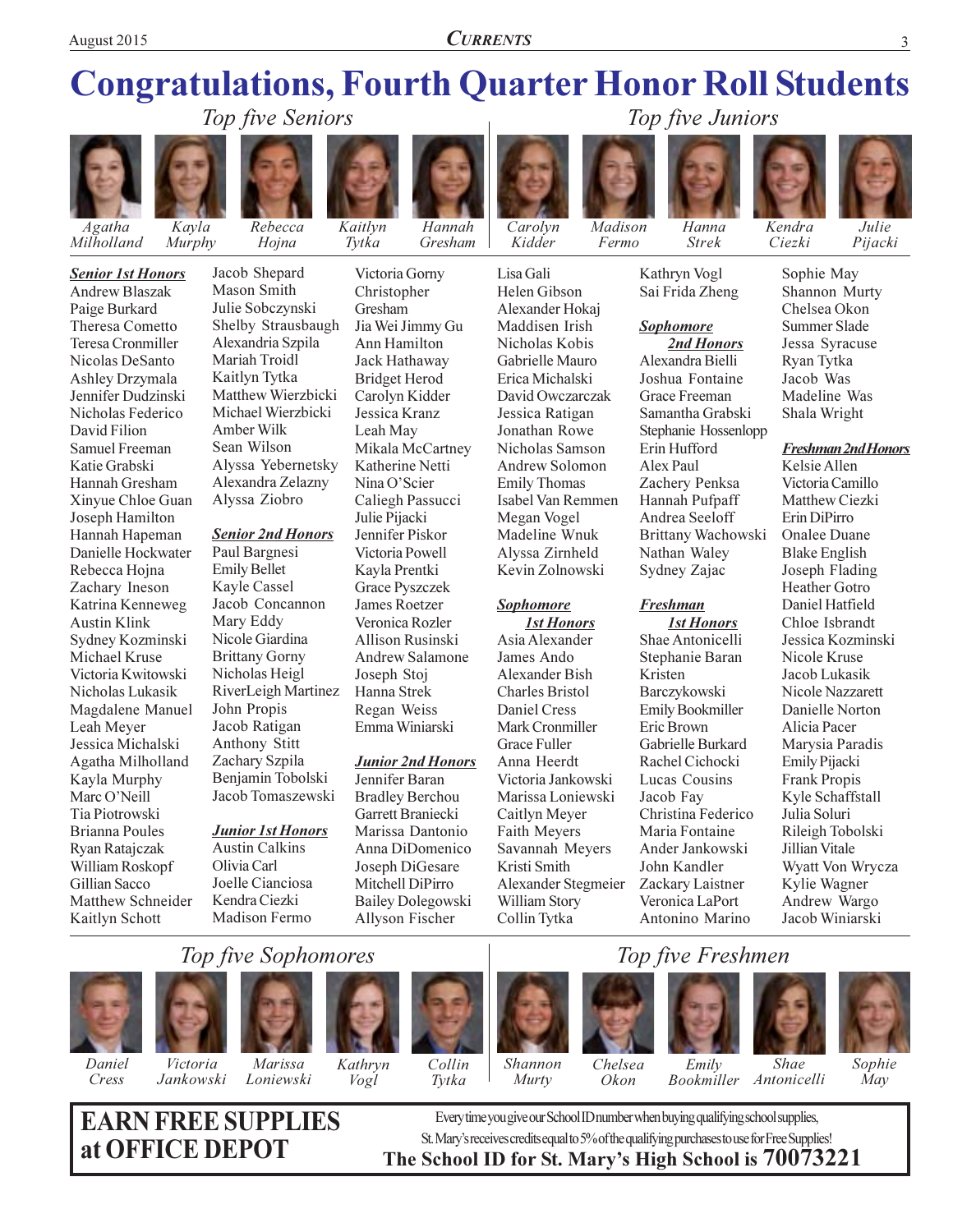# **Food service changing to Personal Touch**

School food service is changing at St. Mary's High School!

To keep pace with changing food trends and provide nutritious, quality meals to our students, we have partnered with a local food service management company to manage our Dining Services.

Personal Touch Food Service, founded and located in Buffalo, has 30 years' experience nourishing future leaders, such as ours at St. Mary's High School, in schools throughout Western New York. Their reputation is superb: providing quality, freshly prepared foods, nutritionally balanced menus and outstanding

service with a focus on the customer. We are confident and excited that Personal Touch will deliver food and services that our students are "hungry" for.

In addition to lunches, Personal Touch will also be offering an a la carte breakfast menu and several after-school items. Instead of running to the local fast food restaurants before practice, rehearsal, or the meeting, students can go to the cafeteria for healthy and delicious food.

On pages 5 & 6, you will find an application for Free/Reduced Price School Meals. After reading this information, if you think that you qualify based on the

Income Eligibility Guidelines, please complete Steps 1 through 4 and return it to St. Mary's by August 15.

We will communicate by September 1 if your student is eligible for either free or reduced meals.

Included in this mailing, you will also find information regarding the prepayment options available to all St. Mary's students and families, including how to prepay online.

Thank you in advance for your support, participation, and patience in implementing our new and improved Dining Services at St. Mary's High School.

# **Start thinking "service hours"**

Summer is the perfect time to start working on your service hours for the 2015-16 school year.

Remember – here are the service hour requirements for students of St. Mary's High School:

 $\cdot$  Freshmen  $-10$  hours

- $\cdot$  Sophomores  $-20$  hours
- $\cdot$  Juniors 30 hours (half not for St. Mary's)
- Seniors 40 hours (half not for St. Mary's) Here are several service opportunities coming up:

St. Mary's High School has the following

# **Wanted – Parent Assistants**

St. Mary's High School is looking for parents / volunteers for various positions for the 2015-16 School Year.

# **Main Office Assistant**

Hours:  $10$  a.m. to  $1$  p.m.

Duties: Answer phone, welcome visitors, sort mail, provide lunch break for Main Office Secretary, assist with various projects (mailouts, copying, proof reading, assembling programs, etc.), other duties as necessary

# **Lunch Monitor**

Hours: 10:45 a.m. to 1:15 p.m.

Duties: Monitor students, sign out students, clean tables between and after lunches, assist with post-lunch cafeteria cleaning, other duties as necessarv

# Tuition Credit may be available for those who qualify!

Many of the positions are already filled. Please call the school as soon as possible – we want schedule established by September  $1^{st}$ .

For more information or to apply, contact Mrs. Adams  $(683-4824, \text{ext. } 226 \text{ or madams} \textcircled{a} \text{smhlaners.org})$ 

events at which volunteers are needed:

• Car Show & Chicken Dinner – August 16, 8 a.m. to 4 p.m. Shift times are flexible. For information or to sign up, contact Mrs. Pam Aquino at 683-4824, ext. 223 or paquino@smhlancers.org.

St. Mary of the Assumption Parish in Lancaster is also looking for volunteers:

- On Friday, Aug. 7, between 1 and 4 p.m., they need 6-8 students (or adults) who can help fill small bags with popcorn. These will be distributed at Masses during the weekend of August 8 and 9, to remind everyone about the parish's Feast Day Celebration.
- Feast Day Celebration Sunday, Aug. 16, from 3 to 11 p.m.
- Newsletter mailing Tuesday, Aug. 18, 9:30 a.m. to 12 noon in the rectory.
- Volunteers to stuff bulletins as needed, usually on Friday afternoons.

Any interested students should contact Mrs. Diane Zwirecki, Communications Coordinator for the parish, at 683-6445 ext. 24 or dianez $\omega$ stmarysonthehill.org.

Anyone who has other service opportunities that they wish to share should send them to Mr. Kidder at 683-4824 ext. 215 or kkidder@smhlancers.org.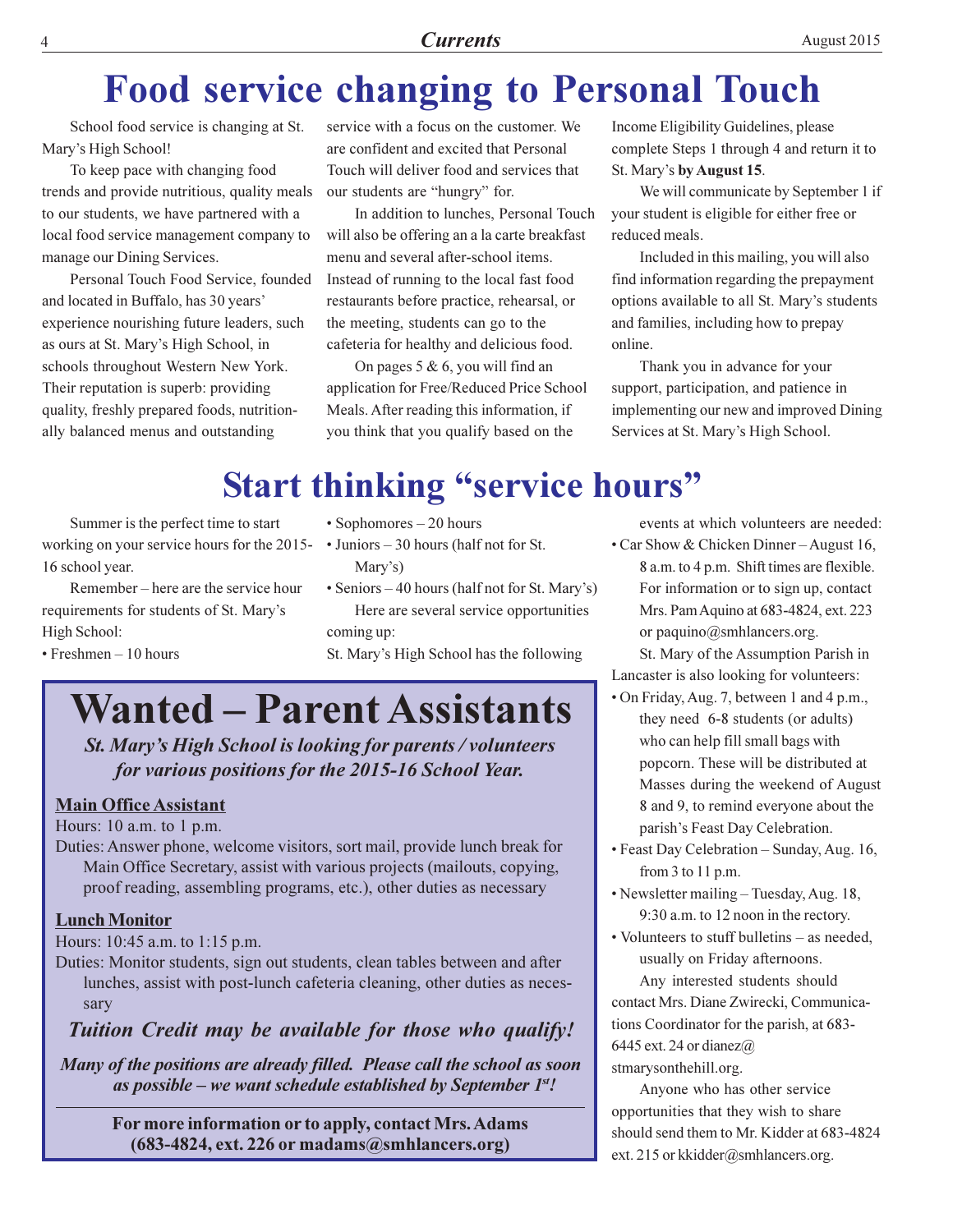| List ALL Household Members who are infants, children, and students up to and including grade 12 (If more spaces are required, attach another sheet of paper.)<br>"I certify (promise) that all information on this application is true and that all income is reported. I understand that school officials may verify (check) the information. I am aware that if I purposely<br>List all Household Members not listed in STEP 1 (including yourself) even if they do not receive income. Tor each Household Member listed, if they do receive income, report total income from<br>source in whole dollars only. I<br>y participate in one or more of the following programs: SNAP, TAN<br>> Write a case number here then go to STEP 4 (Do not complete STEP<br>tep if you answered "Yes" to STEP 2.<br>Primary Wage Earner or Other Adult Household Member<br>Last Four Digits of Social Security Number (SSN) of<br>Please include the TOTAL income earned<br>Weekly Bi-Weekly<br>₹<br>Earnings from Work<br>B. Income of ALL Adult Household Members (including yourself)<br>(in whole dollars) by ALL Household Members listed in Step 1 here<br>Do any Household Members (including you) current<br>Report Income for ALL Household Members (Skip this s<br>If you answered NO > Complete STEP 3. If you answered YES<br>$\leftrightarrow$<br>$\theta$ $\theta$ $\theta$<br>$\theta$<br>Sometimes children in the household earn income.<br>Contact information and adult signature<br>give false information, my children may lose meal benefits."<br>Name of Adult Household Members (First and Last)<br>Total Household Members<br>Child's First Name<br>(Children and Adults)<br>A. Child Income<br>income and expenses,<br>Anyone who is living<br>with you and shares<br>Definition of House-<br>even if not related<br>hold Member:<br>STEP <sub>1</sub><br>STEP <sub>3</sub><br>STEP4<br>STEP <sub>2</sub> |  | 2015-2016 Application for Free & Reduced Price School Meals<br>Complete one application per hoursehold. |                   | Please use pen (not pencil)                                     |                                        | St. Mary's High Schoo                                                                                                       |
|--------------------------------------------------------------------------------------------------------------------------------------------------------------------------------------------------------------------------------------------------------------------------------------------------------------------------------------------------------------------------------------------------------------------------------------------------------------------------------------------------------------------------------------------------------------------------------------------------------------------------------------------------------------------------------------------------------------------------------------------------------------------------------------------------------------------------------------------------------------------------------------------------------------------------------------------------------------------------------------------------------------------------------------------------------------------------------------------------------------------------------------------------------------------------------------------------------------------------------------------------------------------------------------------------------------------------------------------------------------------------------------------------------------------------------------------------------------------------------------------------------------------------------------------------------------------------------------------------------------------------------------------------------------------------------------------------------------------------------------------------------------------------------------------------------------------------------------------------------------------------------------------------------------------------|--|---------------------------------------------------------------------------------------------------------|-------------------|-----------------------------------------------------------------|----------------------------------------|-----------------------------------------------------------------------------------------------------------------------------|
|                                                                                                                                                                                                                                                                                                                                                                                                                                                                                                                                                                                                                                                                                                                                                                                                                                                                                                                                                                                                                                                                                                                                                                                                                                                                                                                                                                                                                                                                                                                                                                                                                                                                                                                                                                                                                                                                                                                          |  |                                                                                                         |                   |                                                                 |                                        |                                                                                                                             |
|                                                                                                                                                                                                                                                                                                                                                                                                                                                                                                                                                                                                                                                                                                                                                                                                                                                                                                                                                                                                                                                                                                                                                                                                                                                                                                                                                                                                                                                                                                                                                                                                                                                                                                                                                                                                                                                                                                                          |  |                                                                                                         | Child's Last Name |                                                                 |                                        | Foster Migrant,<br>Foster Migrant,<br>Child Runaway<br>Check all that apply                                                 |
|                                                                                                                                                                                                                                                                                                                                                                                                                                                                                                                                                                                                                                                                                                                                                                                                                                                                                                                                                                                                                                                                                                                                                                                                                                                                                                                                                                                                                                                                                                                                                                                                                                                                                                                                                                                                                                                                                                                          |  |                                                                                                         |                   |                                                                 | ନ                                      | $\frac{8}{10}$<br>Write only one case number in this space.<br>Yes/<br>$\Box$<br>F. or FDPIR?<br>Case #:                    |
|                                                                                                                                                                                                                                                                                                                                                                                                                                                                                                                                                                                                                                                                                                                                                                                                                                                                                                                                                                                                                                                                                                                                                                                                                                                                                                                                                                                                                                                                                                                                                                                                                                                                                                                                                                                                                                                                                                                          |  |                                                                                                         |                   |                                                                 |                                        |                                                                                                                             |
|                                                                                                                                                                                                                                                                                                                                                                                                                                                                                                                                                                                                                                                                                                                                                                                                                                                                                                                                                                                                                                                                                                                                                                                                                                                                                                                                                                                                                                                                                                                                                                                                                                                                                                                                                                                                                                                                                                                          |  |                                                                                                         |                   | Child Income<br>$\Theta$                                        | How often?<br>y BiWeeky 2xMonth Monthl | For each Household Member listed, if they do receive income, report total income from each                                  |
|                                                                                                                                                                                                                                                                                                                                                                                                                                                                                                                                                                                                                                                                                                                                                                                                                                                                                                                                                                                                                                                                                                                                                                                                                                                                                                                                                                                                                                                                                                                                                                                                                                                                                                                                                                                                                                                                                                                          |  |                                                                                                         |                   |                                                                 |                                        |                                                                                                                             |
|                                                                                                                                                                                                                                                                                                                                                                                                                                                                                                                                                                                                                                                                                                                                                                                                                                                                                                                                                                                                                                                                                                                                                                                                                                                                                                                                                                                                                                                                                                                                                                                                                                                                                                                                                                                                                                                                                                                          |  |                                                                                                         | How often?<br>С   | Public Assistance /<br>Child Support/Alimony<br>###<br>$\Theta$ | How often?<br>Weekly B-Weekly 2xM      | How often?<br>$\bigcirc$<br>Weekly BiWe<br>Pensions/Retirement/<br>All Other Income<br>$\leftrightarrow$<br>###<br>$\Theta$ |
|                                                                                                                                                                                                                                                                                                                                                                                                                                                                                                                                                                                                                                                                                                                                                                                                                                                                                                                                                                                                                                                                                                                                                                                                                                                                                                                                                                                                                                                                                                                                                                                                                                                                                                                                                                                                                                                                                                                          |  |                                                                                                         | $\bigcirc$        | $\Theta$                                                        | $\bigcirc$                             |                                                                                                                             |
|                                                                                                                                                                                                                                                                                                                                                                                                                                                                                                                                                                                                                                                                                                                                                                                                                                                                                                                                                                                                                                                                                                                                                                                                                                                                                                                                                                                                                                                                                                                                                                                                                                                                                                                                                                                                                                                                                                                          |  |                                                                                                         |                   |                                                                 |                                        | Check if no SSN                                                                                                             |
|                                                                                                                                                                                                                                                                                                                                                                                                                                                                                                                                                                                                                                                                                                                                                                                                                                                                                                                                                                                                                                                                                                                                                                                                                                                                                                                                                                                                                                                                                                                                                                                                                                                                                                                                                                                                                                                                                                                          |  |                                                                                                         |                   |                                                                 |                                        |                                                                                                                             |
|                                                                                                                                                                                                                                                                                                                                                                                                                                                                                                                                                                                                                                                                                                                                                                                                                                                                                                                                                                                                                                                                                                                                                                                                                                                                                                                                                                                                                                                                                                                                                                                                                                                                                                                                                                                                                                                                                                                          |  |                                                                                                         |                   |                                                                 |                                        |                                                                                                                             |
| City<br>Apt#<br>Street Address (if applicable)                                                                                                                                                                                                                                                                                                                                                                                                                                                                                                                                                                                                                                                                                                                                                                                                                                                                                                                                                                                                                                                                                                                                                                                                                                                                                                                                                                                                                                                                                                                                                                                                                                                                                                                                                                                                                                                                           |  |                                                                                                         | State             | Ziρ                                                             | Daytime Phone and Email (optional)     |                                                                                                                             |

# -- -!/
% ;;;;;;;;;;;;;;;;;;;;;;;;;;;;;;;;; -

# \_\_\_\_\_\_\_\_\_\_\_\_\_\_\_\_\_\_\_\_\_\_\_ 2015-16 School Year

Printed name of adult completing the form

Printed name of adult completing the form

Signature of adult completing the form

Signature of adult completing the form

Today's Date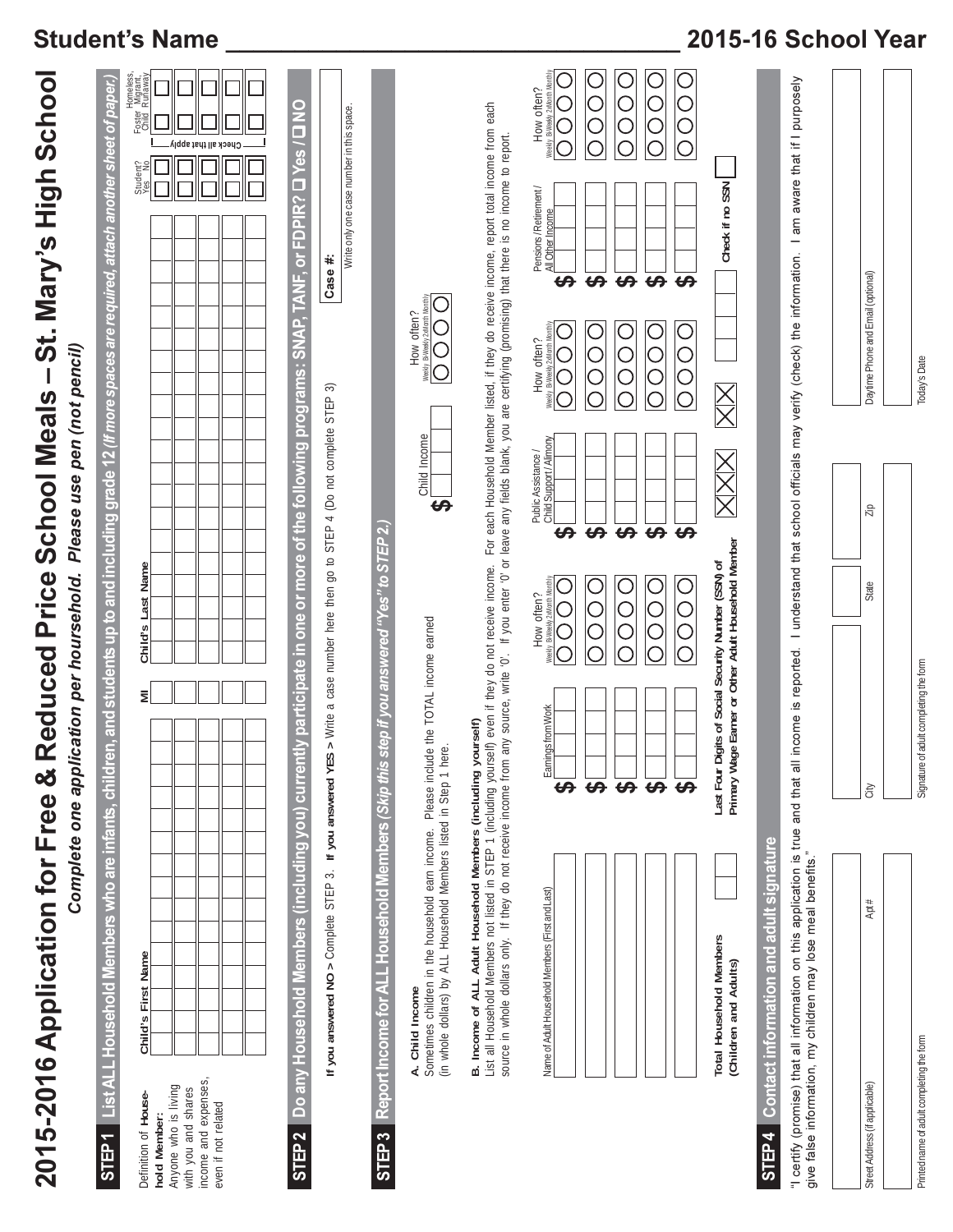| I                      |
|------------------------|
|                        |
| I<br>I                 |
| $\frac{1}{4}$          |
|                        |
|                        |
| í<br>I<br>I<br>I<br>SS |
| ł<br>ľ                 |
| Y<br>1<br><b>NO15</b>  |
|                        |

6

# Remember: All application and participant information will be held in the strictest confidence

Confidentiality: All information contained in the reduced price application will be guardian. party organization requires a written consent statement from the parent/ held in stricted confidence. The disclosure of eligibility information to a third-

medical certification must contain.

We will let you know when your application is approved or denied

Reporting Changes. The benefits that you are approved for at the time of application are effective for the entire school year. You do not need to report

Income Exclusions: The value of any child care provided or arranged, or any

you no longer receive food stamps.

changes for an increase in income or decrease in household size, or if

amount received as payment for such child care or reimbursement for costs

incurred for such care under the Child Care Development (Block Grant)

Fund should not be considered as income for this program

How to Apply. To get reduced price meals for your children, you may carefully approved. Contact your local Department of Social Services for your SNAP or social security number. An application that is not complete cannot be adult's social security number, or check the box if the adult does not have a signature of an adult household member and the last four digits of that TANF case number or complete the income portion of the application. how often it is received and where it comes from. It must include the you are applying, the application must include the names of everyone in the not list a SNAF, TANF, or HDPIR case number tor all the children for whom hold member. All children should be listed on the same application. If you do SNAP, TANF, or FDPIR case number, and the signature of an adult house-(FDPIR), the application must include the children's names, the household participate in the Food Distribution Program on Indian Reservations (SNAP), Temporary Assistance to Needy Families (TANF) for any children, or School. If you now receive Supplemental Nutrition Assistance Program complete one application for your household and return it to St. Mary's High household, the amount of income each household member receives, and

> Nondiscrimination Statement: St. Mary's High School prohibits discrimination of race, color, national origin, age, disability, sex, gender identity, religion, against its students, employees, and applicants for employment on the basis parental status, sexual orientation, or all or part of an individual's income reprisal, and where applicable, political beliefs, marital status, familial or derived from any public assistance program.  $\overline{\omega}$

Meal Service to Children With Disabilities. Regulations require schools and believe your child needs substitutions because of a disability, please contact and provide the school with medical certification from a medical doctor. If you performing manual tasks, walking, seeing, hearing, speaking, breathing, activities are defined to include functions such as caring for one's self, ment which substantially limits one or more major life activities. Major life which may restrict their diet. A student with a disability is defined in 7CFR Part institutions to serve meals at no extra charge to children with a disability learning, and working. You must request the special meals from the school the school for further information, as there is specific information that the 15b.3 of Federal regulations, as one who has a physical or mental impair-

| \$21,775 |                   |                    |                                                                                     | $-5419$                                                         |                                                                                   |  |                                                                                                                                                                                                                                                                                       |
|----------|-------------------|--------------------|-------------------------------------------------------------------------------------|-----------------------------------------------------------------|-----------------------------------------------------------------------------------|--|---------------------------------------------------------------------------------------------------------------------------------------------------------------------------------------------------------------------------------------------------------------------------------------|
|          | .2,456            |                    |                                                                                     | ።<br>995                                                        |                                                                                   |  |                                                                                                                                                                                                                                                                                       |
| .37,167  | 3,098             |                    | 1,430                                                                               | $-115$                                                          |                                                                                   |  |                                                                                                                                                                                                                                                                                       |
| .44,863  | 3,739             |                    | 1,726                                                                               | $\ldots$ 863.                                                   |                                                                                   |  |                                                                                                                                                                                                                                                                                       |
| .52, 559 | $-4,380$          |                    | $-2,022$                                                                            | 1.011                                                           |                                                                                   |  |                                                                                                                                                                                                                                                                                       |
| .60, 255 | .5,022            | .2,511             | 2, 318                                                                              |                                                                 |                                                                                   |  |                                                                                                                                                                                                                                                                                       |
| 67,951   | .5,663            | .2,832             | .2,614                                                                              | 1,307                                                           |                                                                                   |  |                                                                                                                                                                                                                                                                                       |
| .75,647  | 6,304             | 3,152              |                                                                                     |                                                                 |                                                                                   |  |                                                                                                                                                                                                                                                                                       |
| 969'Z    |                   |                    |                                                                                     |                                                                 |                                                                                   |  |                                                                                                                                                                                                                                                                                       |
|          |                   |                    |                                                                                     |                                                                 |                                                                                   |  |                                                                                                                                                                                                                                                                                       |
|          | .29,471<br>Annual | Monthly<br>\$1,815 | $\ldots$ 321.<br>2,190.<br>1,549.<br>1.870<br>.1,228<br>Twice<br>Monthly<br>…\$ 908 | 362<br>$-2,910$<br>1,134<br><b>Weekly</b><br>Meekly<br>\$ 838 . | REDOCED PRICE ELIGIBILITY INCONFICTION<br>841<br>1,455<br>1, 159<br><b>Weekly</b> |  | ekly<br>ekly<br>19<br>16 - Meekly Meekly Meekly<br>16 - 1720 - 11,276 - 838 - 1589 - \$289<br>16 - 112 - 112 - 112 - 1108 - 1108 - 1108<br>16 - 112 - 112 - 112 - 1108 - 1108 - 1108<br>16 - 112 - 112 - 112 - 1108 - 1108 - 1108<br>16 - 112 -<br>FREE MEAL ELIGIBILITY INCOME CHART |

INCOME ELIGIBILITY GUNDELINES AT ST. MARY'S HIGH SAT ST. MARY'S HIGH SCHOOL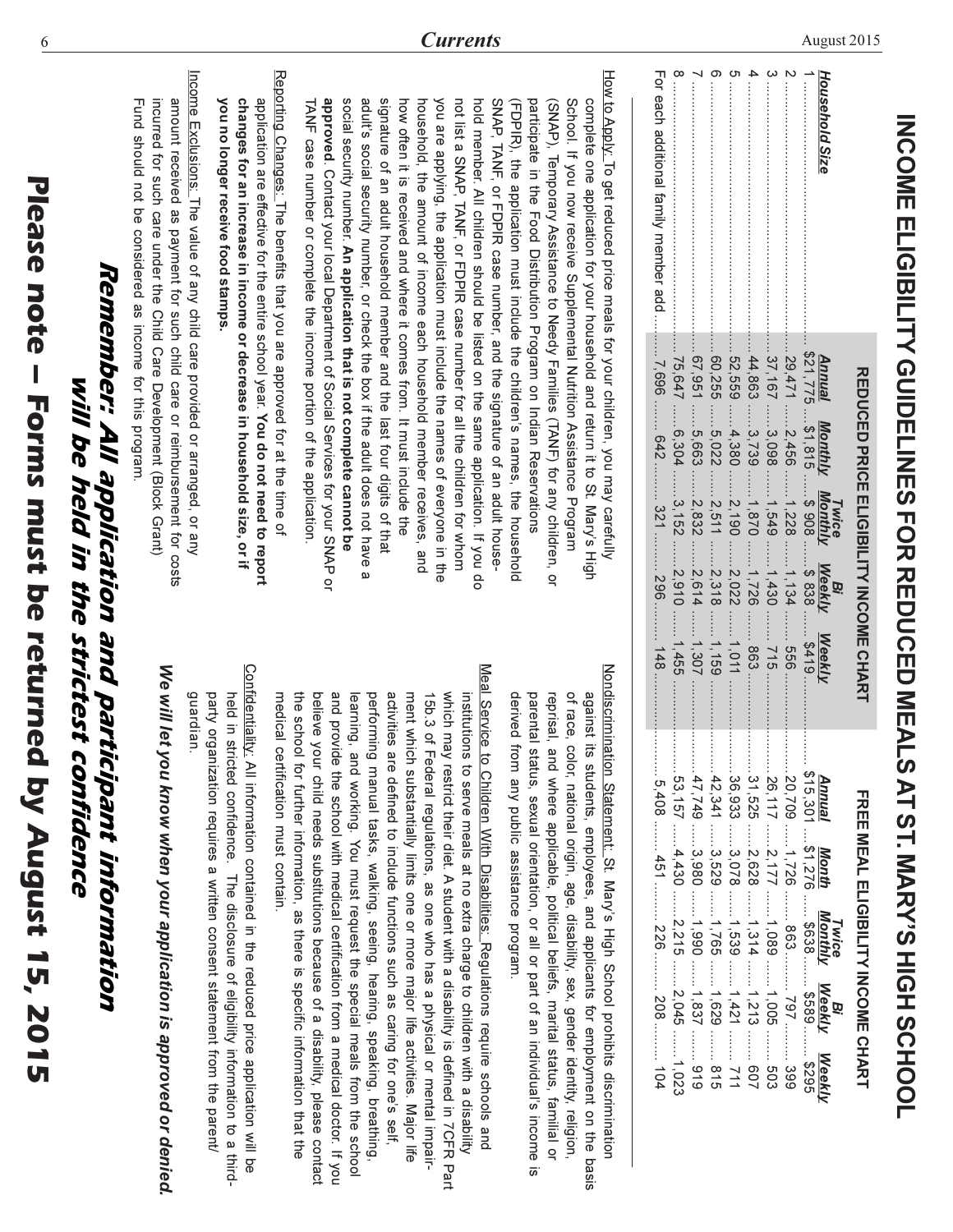# - Notes from the Health Office -**Medication Policy, Fall Sports**

## Policy Regarding Medication In School to the Health Office in a properly

Forms are available in the Main Office, the Health Office, and on the school website.

All medication, including nonprescription drugs such as Tylenol, Motrin, etc., given in school must be prescribed by a licensed medical doctor.

A written request from the physician must be on file. This request must indicate the dosage and frequency of the prescribed drug. A written request from the parent to administer medication must be on file.

The parent must assume responsibility to have the medication delivered

labeled original container.

### **Fall Sports**

Anyone playing sports must have a current physical on file in the Health Office. Students interested in playing a fall sport must complete and turn in the green Interval Health History form that is included with this mailing.

This form must be completed after August 1<sup>st</sup>.

This form must be turned in on/ before the dates listed below. In addition, every student who plans on playing a fall sport must have a current physical on file in the Health Office by

August 1<sup>st</sup>.

Failure to comply will result in not being able to start practice with the rest of the team.

Extra forms will be available in the Main Office and on the school website under the "Health" section.

If you have any questions, please call Mrs. Murphy at 683-4824, ext. 220.

| Sport              | Physical must<br>have been<br>performed on or<br>after this date<br>and be on file in<br>the Health Office | Interval Health<br>History (IHH)<br>must be<br>completed by<br>parent/guardian<br>and returned to<br>the Health<br>Office by this<br>date |
|--------------------|------------------------------------------------------------------------------------------------------------|-------------------------------------------------------------------------------------------------------------------------------------------|
| All Fall<br>Sports | August 1, 2014                                                                                             | August 7, 2015                                                                                                                            |

# **SchoolReach becomes SchoolMessenger**

School has been using a service called SchoolReach to communicate important messages to our students and families. As

For the past few years, St. Mary's High of May, SchoolReach was taken over by another company called SchoolMessenger.

> While the hope is that the transition to the new company will be smooth, we

# **From the Enrollment Office** Open House 2015

The annual Fall Open House will take place September 25 and 27.

Mr. Beck O'Connor, Enrollment Director, is looking for families willing to place an Open House sign on their front lawn for passing drivers to see. If you can help, please call Mr. O'Connor at 683-4824, ext. 237, or email him at boconnor@ smhlancers.org.

# **Upcoming Freshman Events**

# **Freshman & Parent Mixer** Thursday, August 6

 $6:30 p.m.$ 

**Orientation for Freshmen, Transfer Students, and Parents** Wednesday, September 2  $6:30 p.m.$ 

# **Upcoming Enrollment Events**

Saturdays,

October 31.

**Open House** Friday, September 25 5 to 8 p.m. Sunday, September 27 11 a.m. to 3 p.m.

**Admission Exam Admission Prep Classes** Exam Saturday, November 21 November 7 & 14 8:30 a.m. to 12 noon understand that some errors may have occured.

Several messages have already been sent out using the new system. If you are not receiving these messages as you have in the past – whether they are email or phone calls – please contact Mrs. Fiume (cfiume@smhlancers.org) so that she can be sure that your contact information is accurate and up-to-date.

Thank you for your understanding and patience during this transition time.



Thanks to all parents who have been faithfully ordering Scrip this school year.

Over the summer, Scrip Coordinator, Mrs. Mary Rozler will be placing an order on August 3. The Scrip order form is available on the school website at www.smhlancers.org.

More information regarding the Scrip Program at St. Mary's is available by contacting Mrs. Rozler at  $mrozler@smhlancers.org.$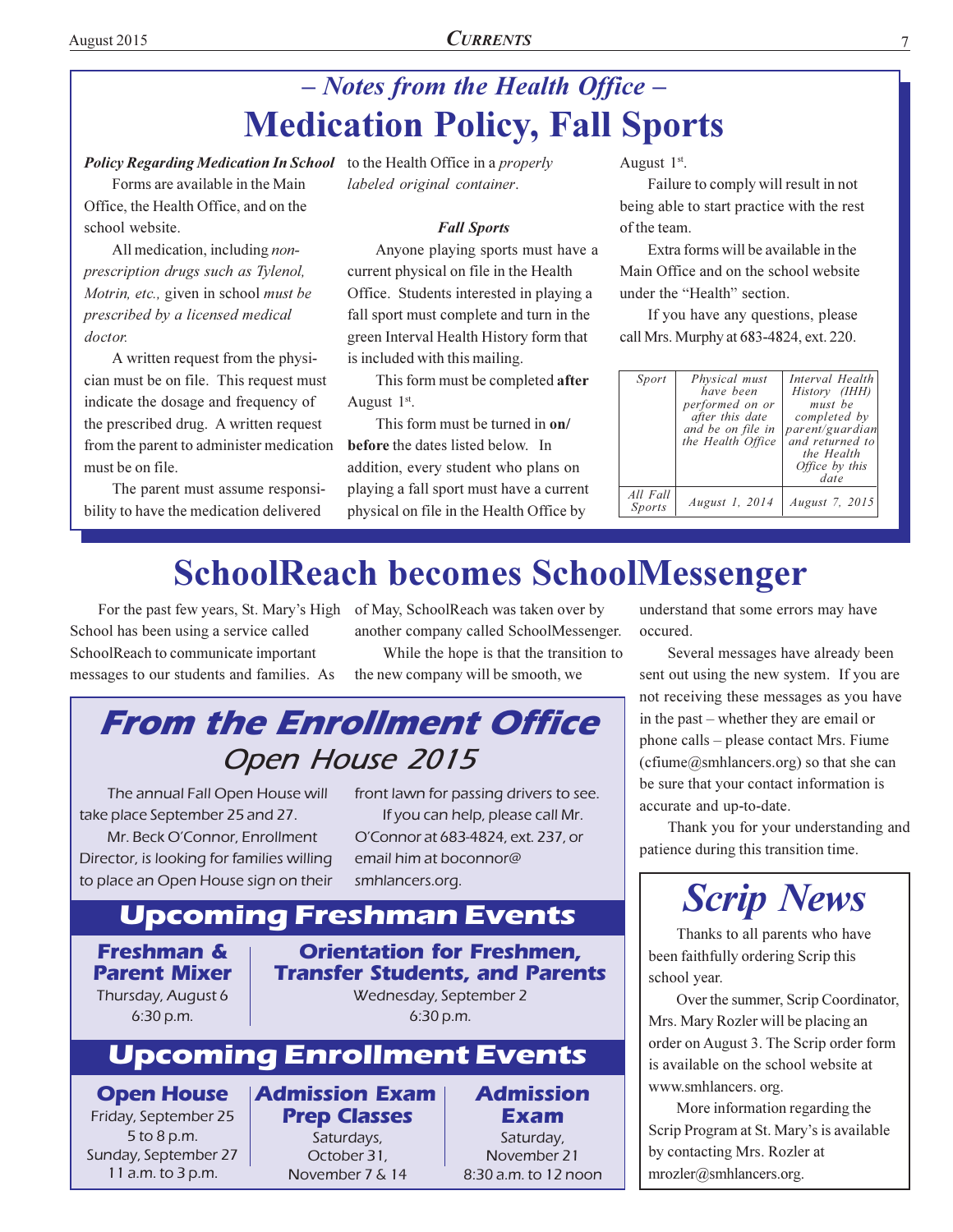

Lancer Parent Partnership



# 2014-15 End-of-Year Report

- **Executive Committee Sandy Gibson,** Susan Szpila, Kim Kwitowski, Rebecca Kranz, Keith Kidder, New members effective for the 2015-2016 academic year are Sandee Grega and Kim Marino.
- **Fashion Show Committee Mark** Burkard, Mary Beth Burkard, Joy Cianciosa, Emily Gibson, Sandy Gibson, Sharon Goldyn, Sandee Grega, Rebecca Kranz, Theresa Kruse, Kim Marino, Linda Murphy, Lisa Nemmer, Robert Nemmer, Joanna Norton, Sue Penksa, Debbie Seeloff, Mike Seeloff, LeeAnn Speyer, Ginny Stolarski, Susan Szpila, and Kathy Ziomek.

### **Parent Events**

- Sponsored Freshman Parents Mixer in conjunction with Freshman Student Mixer; included icebreaker, St. Mary's Trivia, student panel, ice cream social, and raffles. Very well received with 80 parents attending, representing 52 freshman families.
- Presented an overview of the mission and purpose of the Lancer Parent Partnership Council at New Student Orientation and Meet the Teacher Night.
- Provided support at Fall Open House.
- Annual Fashion Show, Lights, Camera, Fashion! on April 21.

### **Faculty/Staff Events**

- Dinner provided prior to First Quarter Follow-Up on November 17, 2014.
- Holiday gifts to all faculty and staff.
- Teacher and Staff Appreciation Luncheon on May 5.

### **Accomplishments**

• The spring Fashion Show was another successful show and included

# **Help wanted for Parent Mixer**

The Lancer Parent Partnership will again host a Freshmen Parent Mixer on Thursday, Aug. 6, from 6:30 to 8:30 p.m. The event runs concurrently with the Freshmen Student Mixer and is a great way to introduce St. Mary's to the incoming freshmen class parents!

The evening includes trivia, prizes, an ice cream social, and a special raffle for a freshmen student prize.

If anyone is available to help with the event, please contact Sandy Gibson at ekgib15@msn.com. Volunteers would need to arrive by 6 p.m. This is an event that has grown in popularity every year, and last year 80 people attended. It's lots of fun and a wonderful welcome to the newest St. Mary's families!

participation of 60 student models from all grade levels, faculty, a parent, and alumni. There were 183 attendees at the event.

- Awarded \$900 in departmental scholarships to members of the Class of 2015 and an additional \$200 each to Zachary Szpila and Kayla Murphy for strong leadership and extraordinary community service beyond that required through St. Mary's.
- Continued communication and awareness of the mission and purpose of the Lancer Parent Partnership through regular articles in *Currents*, as well as frequent e-mail reminders and updates via SchoolReach.
- Parent representative of the Lancer Parent Partnership Council is an Ex-Officio member of the Board of Trustees and

is in attendance during each general session of the Board meeting.

### **Goals for 2015-2016**

- Continue to communicate the mission and purpose of the Lancer Parent Partnership Council.
- Continue Lancer Parent Partnership support of St. Mary's School events.
- Continue established scholarship awards and increase dollar amounts awarded if fundraising is successful.
- Continue established Faculty/Staff Appreciation events.
- Increase fundraising.

### **Events for 2015-2016**

- Thursday, Aug. 6 Freshman Parent Mixer to run concurrently with Freshmen Student Mixer.
- New Student Orientation in September.
- Meet the Teacher Night in September.
- November First Quarter Follow-up and College Presentations preceded by faculty dinner and dessert.
- Thursday, April 21, 2016 Annual Spring Fashion Show at Salvatore's Italian Gardens.
- Teacher and Staff Appreciation Luncheon, May 2016.

A very special thank you is extended to Kim Kwitowski and Susan Szpila for four years of service and dedication to the mission and purpose of the Lancer Parent Partnership Council. Their commitment was instrumental in helping to establish many of the new events that continue to grow in success and participation each year. The Lancer Parent Partnership wishes them well in their future endeavors.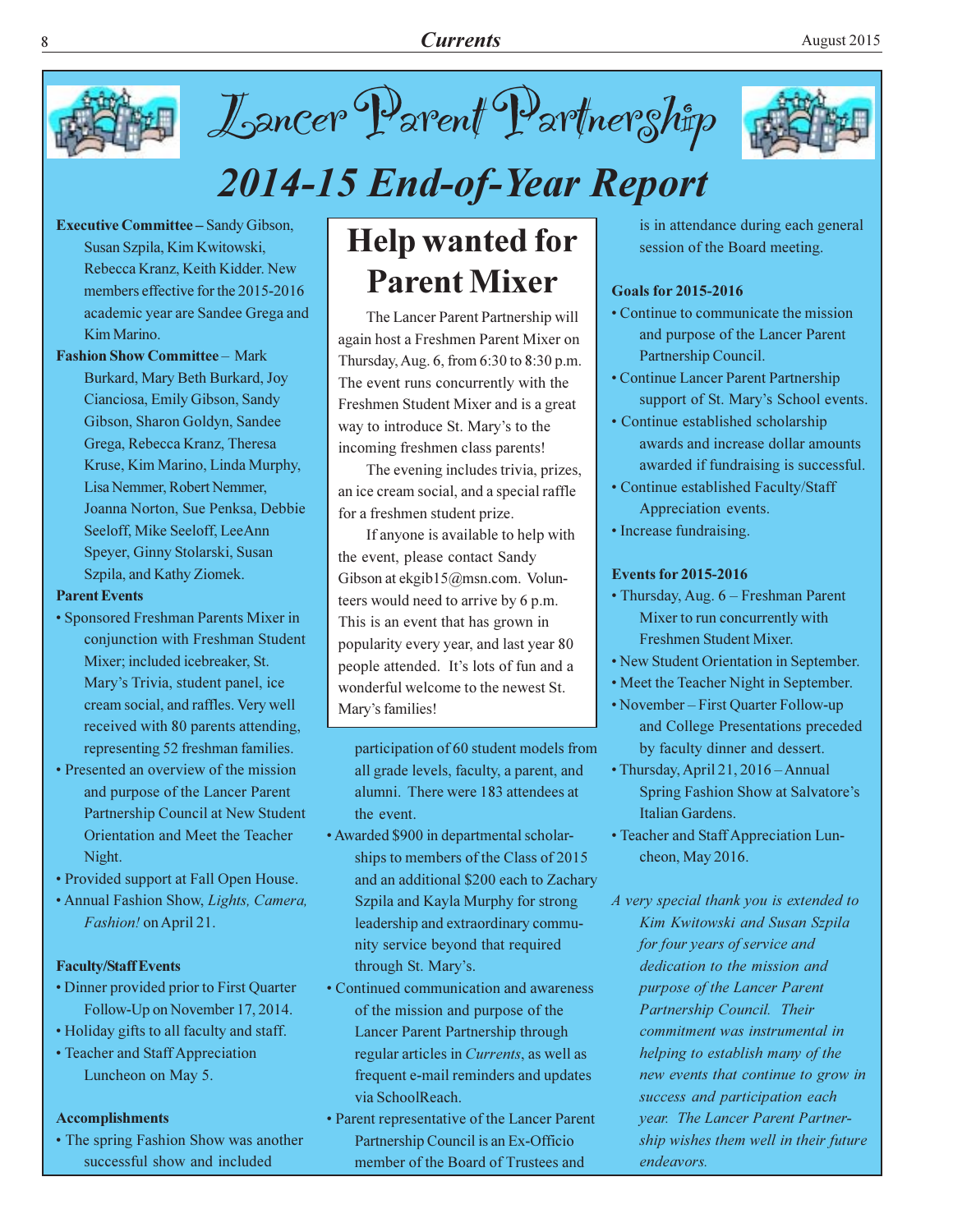# **Dress Code for 2015-16**

The purpose of the Dress Code is to teach self-discipline associated with personal hygiene and grooming and to encourage students to take pride in a personal appearance that would be acceptable in most modern business environments.

The following dress code is in effect from the beginning of homeroom until dismissal. Homeroom teachers will check dress code every morning and will immediately send anyone with questionable attire to the Discipline Office. Students are expected to be dressed in clean, properlysized clothes that are well maintained. No students will be allowed to attend class out of dress code which includes their haircut / style / color. This dress code is also in effect during January and June exams.

The Dean of Student Affairs will make the final determination as to whether or not a student's attire violates the dress code. Modesty will be stressed. Any bizarre appearance, in clothing or hair, is unacceptable.

### **Ladies**

• Properly sized navy, khaki, or gray dress pants (with the "SMH" logo) pur-

chased from Flynn & O'Hara are the only pants allowed for ladies. The pants may not be ripped or torn. Pants from American Eagle or Aeropostale are not allowed.

- A properly-sized *solid-colored* Oxford buttoned blouse with a buttoned collar, long or short sleeve, tucked in, may be worn all year except on Liturgy days (On Liturgy days, blouse must be blue or white). The school recommends purchasing these from Flynn  $&$ O'Hara to ensure that you have the correct style.
- · Dress shirts may not have extra darts or seams causing the shirt to be a tight fit.
- The official St. Mary's High School Polo shirts may be worn all year except on Liturgy days. Club and athletic polo shirts are not allowed as part of the regular dress code. Regular polo shirts must be tucked in at all times; banded polo shirts do not have to be tucked in.
- · Embroidered St. Mary's sweatshirts, St. Mary's sweaters, St. Mary's fleeces, or solid navy blue, solid white, or solid gray sweaters may be worn over the dress shirt, a white, navy, or gray

turtleneck, or the St. Mary's polo shirt. Thermal or long-sleeve t-shirts are not *allowed*. Club and athletic sweatshirts and fleeces are not allowed as part of the regular dress code.

- "Sweater" is defined as a long-sleeved, heavy-gauge, knitted, wool or cotton garment that fits the body loosely. Sweaters may have zip-up fronts.
- Turtleneck sweaters (solid navy, solid white, or solid gray) may be worn without a dress shirt / polo shirt underneath.
- Navy blue blazers or navy blue vests may be worn over the dress shirt, white St. Mary's polo shirt, or a white, navy, or gray turtleneck.
- T-shirts worn under a dress shirt must be white with no lettering or design.
- Black, navy, white, or beige stockings or black, navy, gray, or white knee socks and shoes must be worn. No patterns, bows, buttons, or other designs are allowed on the socks/stockings.
- All girls are *required* to purchase the uniform skort that is available from Flynn & O'Hara. The skort must be no more than two inches above the knee.

(Continued on page 10)



We don't know when it happened, but it did. Sometime after leaving Egypt and before arriving at Canaan, God gave Moses the Ten Commandments (Exodus 20). It was (and still is) the covenant relationship between God and humankind. Ten simple rules for living a faith filled life, a plan to develop a bond between creation and Creator.

Fast forward to the time of Jesus and the 10 had grown to 613. Jesus, noting that the additions had made a life of faith more oppressive than expressive, teaches His disciples that it can be simpler. In

Matthew's Gospel He says the "law" is love God, your neighbor, yourself.

Today we live in a complex time of instant news and information. There are many preachers and teachers telling us their way for us to be good Catholics and good Christians. It can be overwhelming.

The Third Council of Baltimore offers a different, more simple solution. When posed with the question "What does God want?" or its corollary "Why did God make you?" the answer offered is simple: God made us to know, love, and serve in this life and to be forever happy in the next.

We know God through Scripture and the teachings of the Church; we love through an active sacramental life, especially prayer, the Eucharist, and Reconciliation; we love by a commitment to and a practice of the corporal and spiritual works of mercy. Read Matthew 7:12 for the "text" version.

God wants what?? It's an easy answer: the Trinitarian God wants to be in relationship with us now and forever. Amen.

Benedicate vos omnipotens Deus.  $twf+$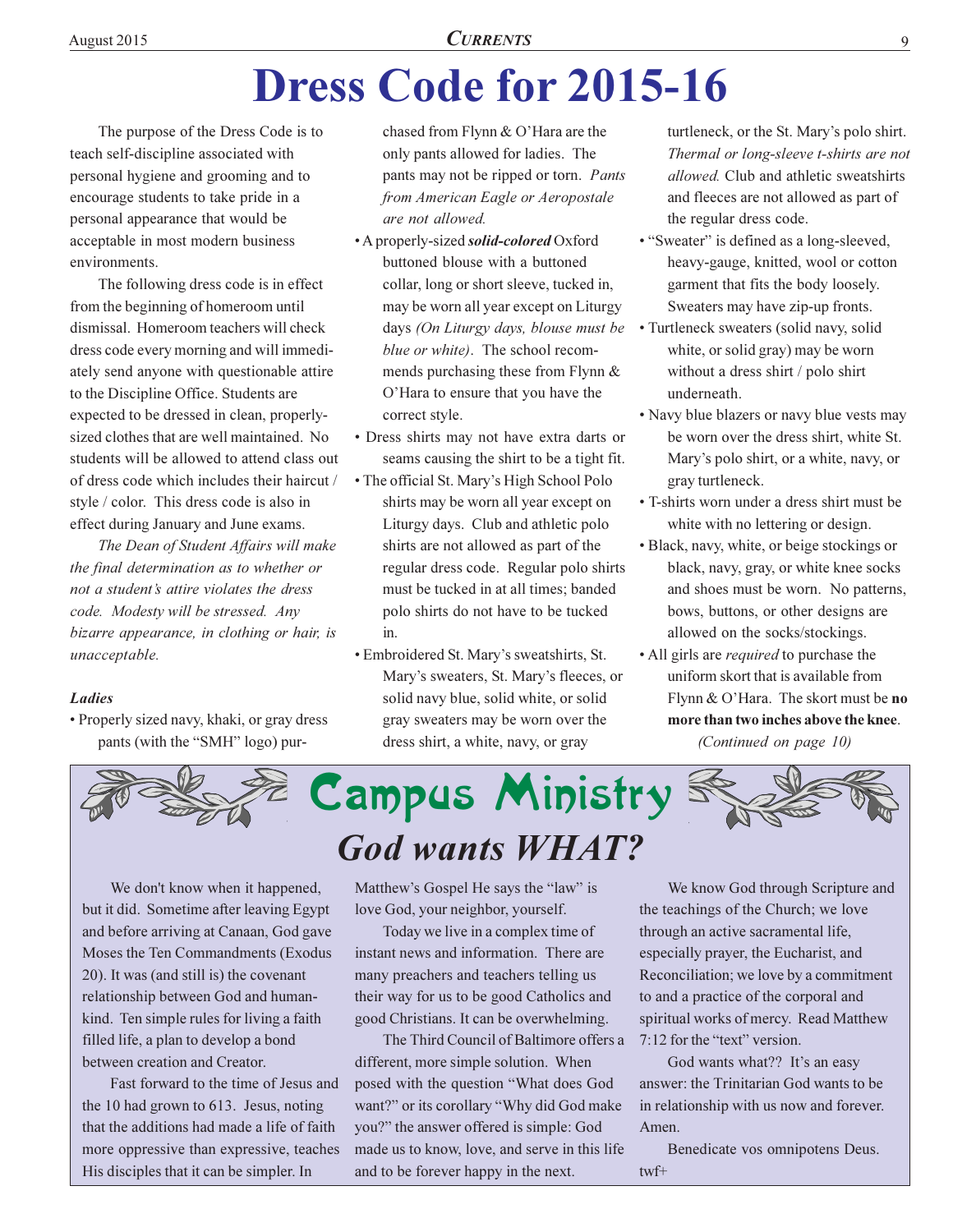# **Dress Code for 2015-16** (continued from page 9)

They are only *required* to wear the uniform skort on Liturgy days or other special occasions requiring formal dress.

- Dress shoes must be worn and cannot be Navy blue blazers or navy blue vests may backless, canvas, slippers, or boots.
- Shoes must be properly worn.

## **Gentlemen**

- Properly sized navy, khaki, or gray dress pants worn with a solid brown, solid black, or solid white colored belt. The school recommends purchasing these from Flynn & O'Hara to ensure that you have the correct style. Pants with rivets, sewn-on pockets, stripes, or ripped/torn cuffs are not to be worn. Pants may not be worn below the waistline. Pants from American Eagle or Aeropostale are not allowed.
- A properly-sized *solid-colored* Oxford buttoned dress shirt with buttoned collar, fully buttoned and tucked in may be worn all year except on Liturgy days (On Liturgy days, shirt must be blue or white). Shirt must be worn with a tie. Bow ties may be worn.
- The official St. Mary's High School Polo shirts may be worn all year except on Liturgy days. Club and athletic polo shirts are not allowed as part of the regular dress code. Polo shirts must be tucked in at all times. T-shirts worn under polo shirts may be solid navy, white, or gray. No lettering or design from the t-shirt may be visible.
- Embroidered St. Mary's sweatshirts, St. Mary's sweaters, St. Mary's fleeces, or solid navy blue, solid gray, or solid white sweaters may be worn over the dress shirt with tie, a white, blue, or gray turtleneck, or the St. Mary's polo shirt. Thermal or long-sleeve t-shirts are not allowed. Club and athletic sweatshirts and fleeces are not allowed as part of the regular dress code.
- "Sweater" is defined as a long-sleeved, heavy-gauge, knitted, wool or cotton garment that fits the body loosely. Sweaters may have zip-up fronts.
- · Turtleneck sweaters (solid navy, solid white, or solid gray) may be worn without a dress shirt / polo shirt underneath.
- be worn over the dress shirt with tie, St. Mary's white polo shirt, or a white, blue, or gray turtleneck.
- T-shirts worn under a dress shirt must be white with no lettering or design.
- · Solid brown, solid black, solid navy blue, or solid gray dress shoes with socks must be worn.
- Boat shoes may be worn. They must be solid or two-tone brown, black, navy blue, or gray with socks.
- Dress shoes cannot be backless, canvas, slippers, or boots. No athletic shoes may be worn.
- Shoes must be properly worn.
- No makeup or nail polish may be worn.

### The following rules apply to all students:

- No sandals or open-toed shoes may be worn. No slippers or moccasins may be worn.
- No outerwear may be worn.
- The only acceptable sweatshirts and fleeces are embroidered SMH or approved class sweatshirts (without hoods).
- Body piercing is limited to two earrings per ear for girls, no earrings for boys, including dress down days. Spacers used to increase the size of holes in ears are prohibited. Wearing a bandage over illegal piercings is not permitted.
- Visible tattoos and heavy metal chains are not allowed including dress down days.
- Long-sleeve shirts worn under short sleeve shirts are not allowed.
- No Capri pants or shorts may be worn.
- No gloves of any kind may be worn.
- No wristbands or sweatbands may be worn.
- Nothing sheer or see-through may ever be worn, including dress down days.
- Nothing sleeveless may ever be worn, including dress down days.
- Students are not allowed to have writing or drawings on their skin at any time.
- · Sleeves on polo shirts may not be rolled and collars may not be flipped up.
- During June Exams, footwear regulation is relaxed - flip-flops, sneakers, etc. are allowed.

### **Hair**

- Hair should be kept neat, clean, and combed at all times. No bizarre haircuts or hair colors are permitted. There should be no spikes, puffs, Mohawks, etc. Boys' hair must be no longer than collar length, and the front must be at least one-finger's-width off of the eyebrows. No portion of the head will be shaved. Any bizarre hairstyle will result in daily detention until the problem is corrected.
- Students are expected to be clean-shaven on a daily basis. No facial hair is permitted. Sideburns must be trimmed, neat, and not extend below the earlobe.

# **Pride Day Dress**

- Students may wear any official St. Mary's attire including class shirts, school sports t-shirts/sweatshirts, school sweatpants, school shorts, school hats.
- Solid navy/gray pants or navy/gray pants with white stripes down the leg may be worn.
- No jeans are allowed.
- Earring and facial hair regulations remain in effect.
- Sneakers or sandals may be worn if the student is wearing Pride Day Dress.

# **Liturgy Day Dress**

To achieve a sense of unity in the celebration of important moments in the life of the St. Mary's community and to deepen our awareness of our Catholic faith, all students will attend all school liturgies and prayer services. On days when a liturgy is scheduled, students must follow the rules for "liturgy day dress:"

(Continued on page 11)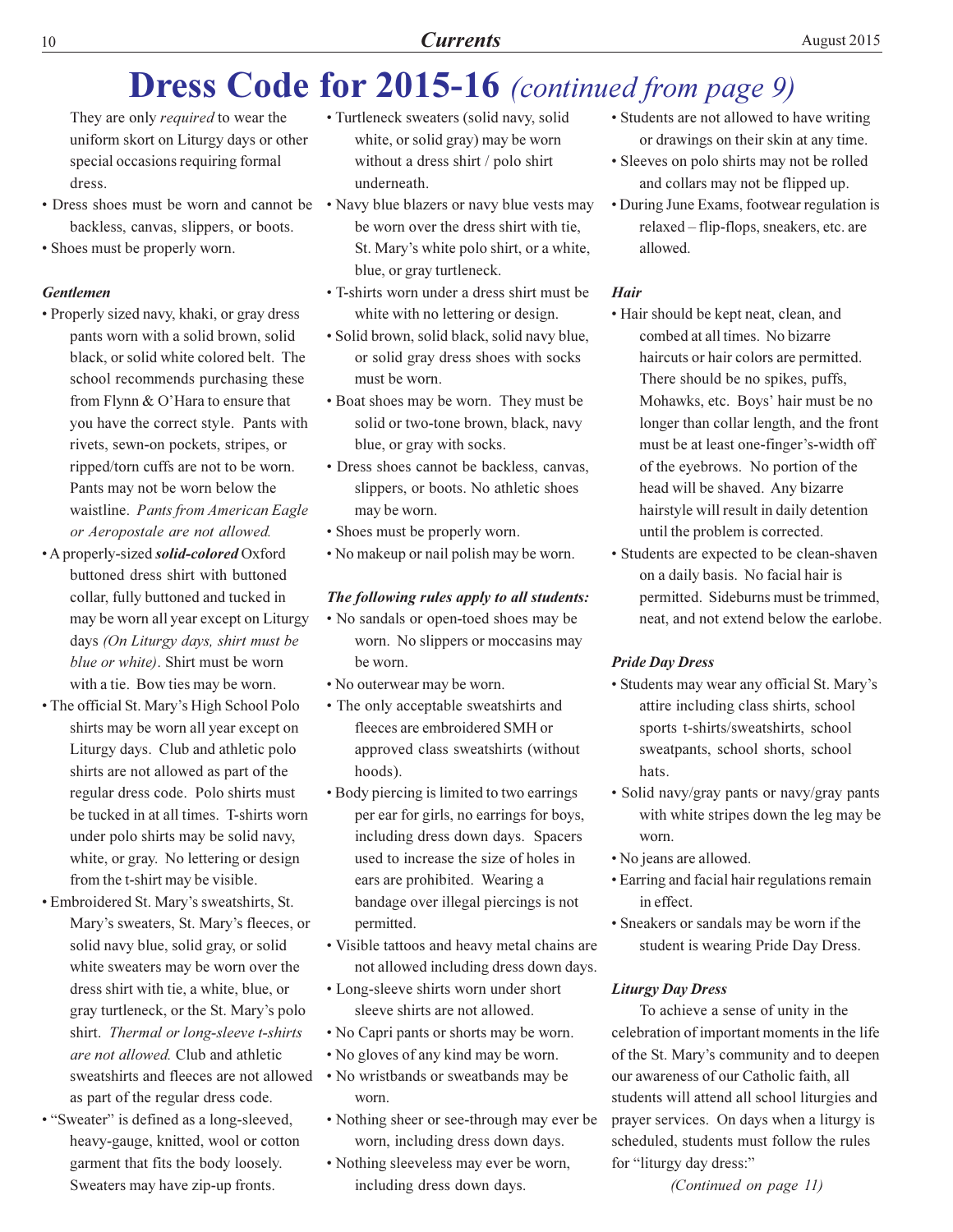# **CURRENTS**

# **Dress Code for 2015-16** (continued from page 10)

- No polo shirts will be allowed.
- Gentlemen are required to wear
- A blue or white dress shirt and tie as defined previously.
- A single breasted navy blue blazer with two or three buttons

The school recommends purchasing these from Flynn & O'Hara to ensure that you have the correct style.

- Ladies are required to wear
- A blue or white dress shirt as defined previously

-A uniform skort.

- Dress code sweaters, approved St. Mary's sweatshirts, vests, blazers are permitted over the dress shirts.

This dress code may also be in effect for other special occasions and field trips. Announcements will be made in advance.

# **Jeans Day Dress**

Throughout the school year, organiza-

tions may run a jeans day as a fundraiser for outside charities. These need to be proposed and approved through the Principal's Advisory Board.

On a jeans day, students may wear:

- Jeans they may not be ripped/torn or excessively oversized.
- · Sweatpants, windpants, cargo pants, corduroy pants, Capri pants
- Sneakers or sandals

### They may NOT wear:

- · Jean shorts or shorts of any kind
- · Jean skirts or skirts of any kind
- $\bullet$  Hats

Modesty will always be stressed. Earring and facial hair regulations remain in effect. If a student chooses not to participate, they must be in regular dress code.

# **Baccalaureate Mass / Graduation**

The following policy must be adhered to during these events: the Baccalaureate

Mass, Senior Family Brunch, and Graduation Ceremony. Failure to follow these rules will result in the student not being allowed to participate in that event. The graduation fee will not be refunded.

Because these are formal events hosted by the school, there will be strict adherence to the school dress code policy regarding hair, earrings, body-piercing, and facial hair. Messages on caps/gowns are not permitted.

- Ladies must be modestly dressed in a dress, skirt/blouse, or a pants suit. Dress shoes or dress sandals must be worn. No flip-flops. No bizarre socks, stockings, or shoes may be worn.
- Gentlemen must wear dress pants, a dress shirt (preferably white) and tie, as well as dress shoes.

In all cases regarding these events, the final decision regarding participation will be decided by the Administration.

# Host a Student! Change a Life!

Several students from around the world will be joining our St. Mary's Family for the upcoming school year. We are looking for families in our community to host a student.

There is an \$800 monthly reimbursement for costs associated with hosting a student.

This is a perfect opportunity for families to learn about other cultures. We are excited about new International Students joining our community and enriching the lives of our students.

# **What are the Benefits of Hosting?**

- Make a difference in the life of a young person.
- **Enrich the lives of your family.**
- Increase the cultural awareness in your community.
- Support diversity and cross-cultural awareness at home
- Teach a student about American values.
- Build a life-long friendship.
- Experience the joy of having a new family member to love.
- Practice hospitality and generosity in your own home.
- Grow closer as a family.
- Receive a stipend of \$800 per month to offset costs associated with hosting a student.

# **What are the Requirements for Hosting?**

- A private bedroom & access to a bathroom.
- A wireless Internet connection.

• English must be the primary language spoken at home.

For more information, please contact Mr. Steven Grieco, at 683-4824, ext. 235, or sgrieco@smhlancers.org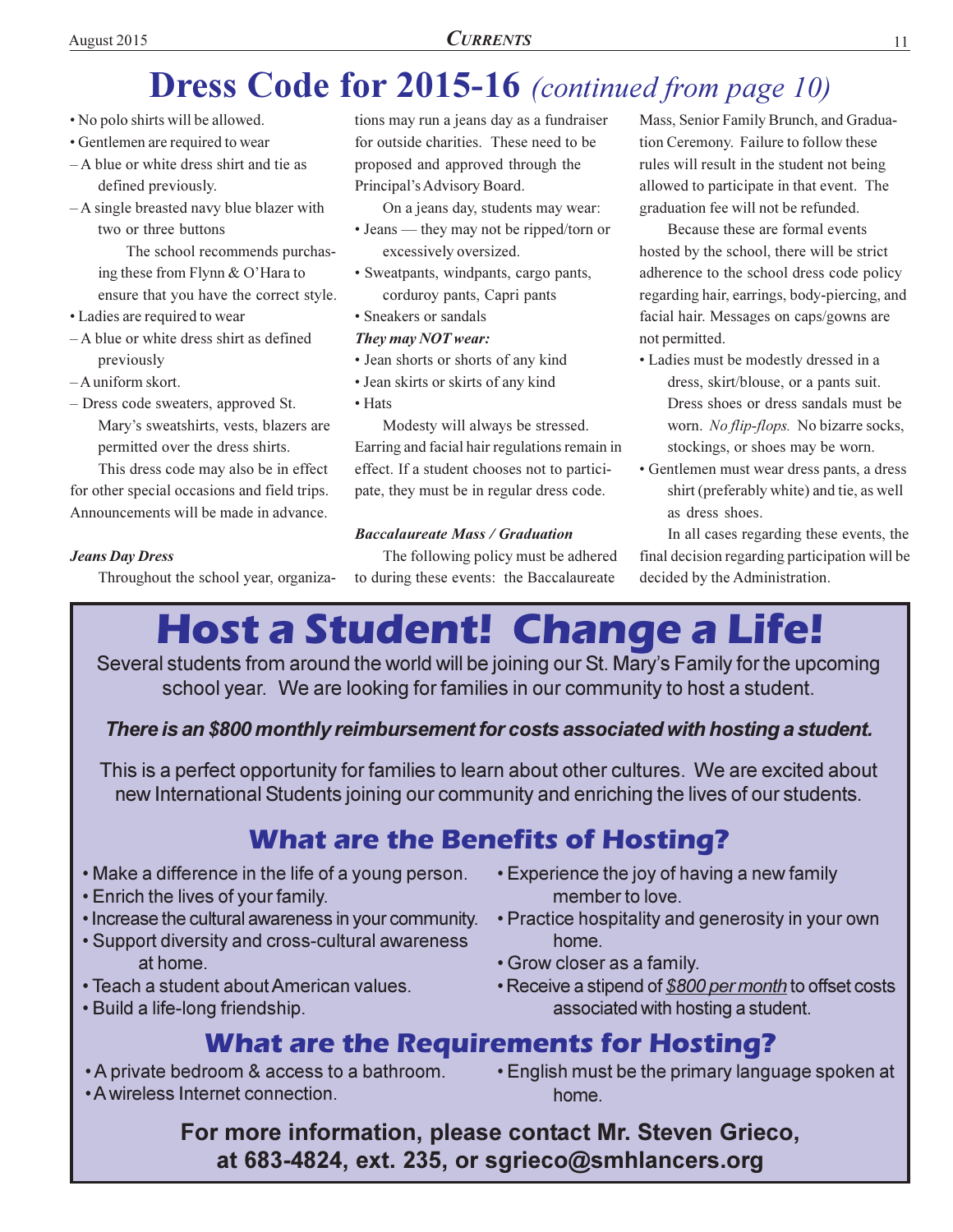# **2015 Summer Reading Assignment**

# English 9-**Regents and Honors**

All freshmen must read Night, by Elie Weisel.

In addition to this book, 9 Regents must read one book from the following list; 9 Honors must read two books from the following list:

- Alas, Babylon (Pat Frank) A story about civilization and life after nuclear war.
- Roll of Thunder, Hear My Cry (Mildred  $Taylor$  – This novel depicts the many dimensions of racism in the South during the 1930s. The Logans, an African American family, struggle to keep their 400 acres during the Great Depression.
- **Summer of My German Soldier (Bette** Greene) – During WWII, a young American girl falls in love with a German prisoner of war as she helps him to escape.
- Ten Little Indians, also titled And Then There Were None (Agatha Christie) -Mystery story of the murder of 10 strangers trapped on an island.
- The Boys of Winter (Wayne Coffey)  $-$ Non-fiction account of the 1980 "Miracle on Ice" U.S. Hockey Olympic Gold Medal team.

### **ASSIGNMENT:**

**Part I** – On a sheet of loose-leaf paper, you must hand write (no typed copies accepted) a list of 10 unknown words found in each book; include each word's definition, part of speech, and an original sentence properly using the word. This vocabulary is due on Tuesday, Sept. 15.

**Part II** $-An$  in-class writing assignment will be given on Tuesday, Sept. 15, on Night; a second in-class writing assignment will be given on Wednesday, Sept. 16, on your second book choice; English 9 Honors will write a third in-class assignment on Thursday, Sept. 17, on your third book choice. It would be beneficial to take notes on theme, setting, characterization, and mood while reading.

# English  $10 -$ **Regents and Honors**

All sophomores must read Lord of the Flies, by William Golding.

In addition to this book, 10 Regents must read one book from the following list; 10 Honors must read two books from the following list:

- In the Middle of the Night (Robert Cormier) - Years before Denny was born, his father was involved in a tragic accident. The family doesn't talk about it, but the tragedy continues to haunt the family. When Denny decides to learn more about the accident, he becomes entangled in its web.
- A Night to Remember (Walter Lord) The author recounts the last hours of the *Titanic* from the perspectives of many of the ship's passengers.
- *Rebecca* (Daphne du Maurier) The classic story of the second Mrs. DeWinter, who followed the man she loved from Monte Carlo to his lavish country estate, Manderly. There, she is drawn into the brooding passions of a romance dead but not forgotten - for

# Don't forget the St. Mary's Library!

When you're looking for a book on the Summer Reading List, don't forget the St. Mary's Library!

The Library has several copies of the books on this list; they may be checked out for a period of three weeks.

And if the books aren't in when you

come to the Library, they should be available once the other students return their copies.

The Library is open 8 a.m. to 12 noon every day through August 20. Beginning Monday, Aug. 24, the library will be open from 7:30 a.m. to 3:30 p.m..

always, everywhere, is the evil, eternal presence of ... Rebecca!

- **Briar Rose** (Jane Yolen) The story of Briar Rose (Sleeping Beauty) is linked to the Holocaust when a young woman promises her dying grandmother that she will return to Poland and discover the truth about her past.
- *House* (Frank Peretti and Ted Dekker)  $-A$ supernatural thriller by this famous pair of Christian writers that gives new meaning to the phrase "haunted house."
- Fahrenheit 451 (Ray Bradbury) -Bradbury's classic science fiction novel of censorship and defiance.
- *Castaway Kid* (R.B. Mitchell) The true story of an abandoned kid who was one of the last "lifers" in an American orphanage.
- Saving Juliet (Suzanne Selfers) A modern-day teenage girl goes back to Shakespeare's Verona in an attempt to prevent the tragedy of Romeo and Juliet from happening.

### **ASSIGNMENT:**

- **Part I** On a sheet of loose-leaf paper, you must hand write (no typed copies accepted) a list of 10 unknown words found in **each book** you read; include each word's definition, part of speech, and an original sentence properly using the word. This vocabulary is due on Tuesday, Sept. 15.
- **Part II** An in-class writing assignment will be done on Tuesday and Wednesday, Sept. 15 and 16, on your summer reading books. English 10 Honors students will spend September 17 writing on their third book choice. It would be beneficial to take notes on theme, setting, characterization, and mood while reading.

# **English 11 Regents**

All 11 Regents students must read  $A$ Raisin in the Sun, by Lorraine Hansberry. In addition to this play, English 11 Regents must read a second book from the

(Continued on page 13)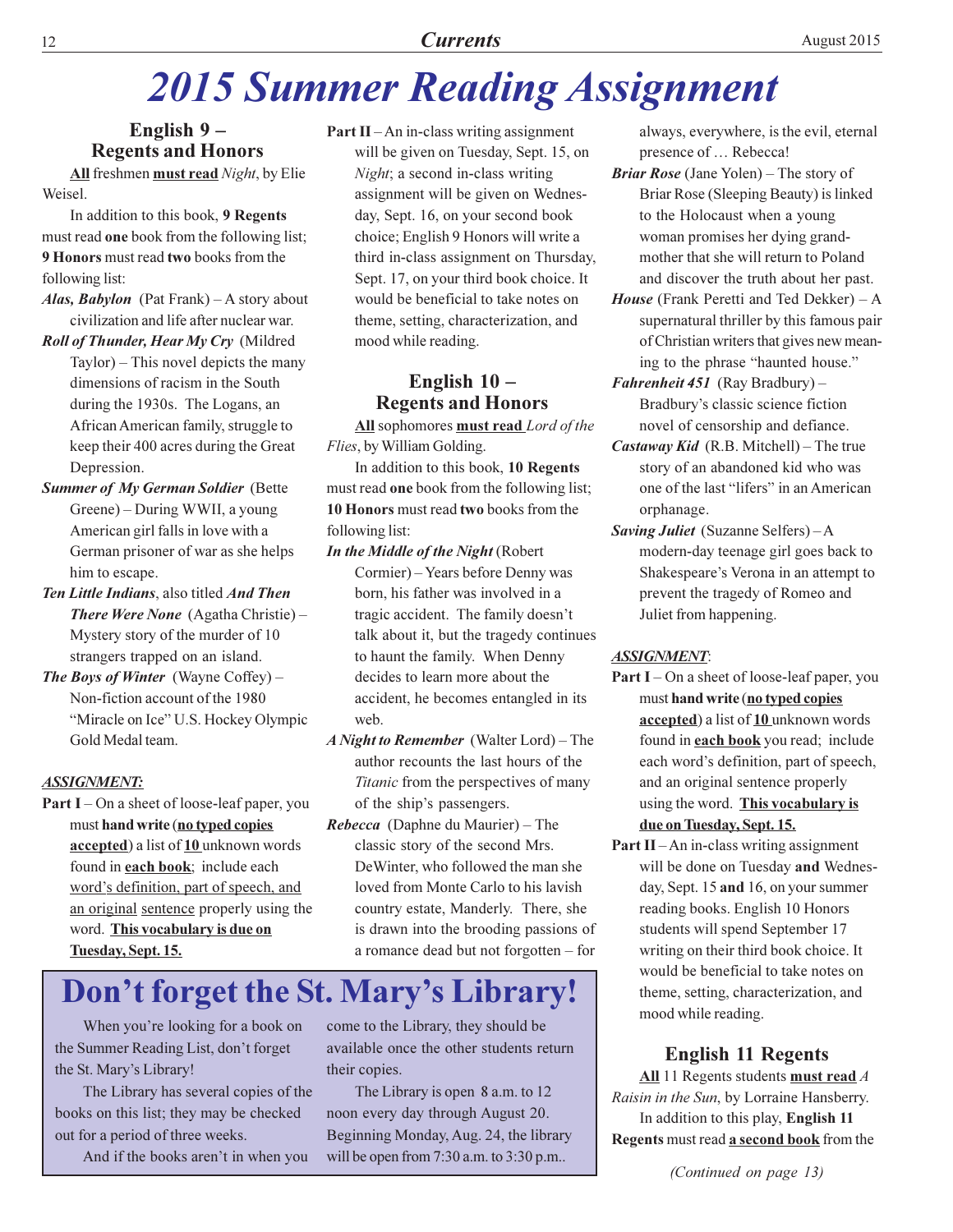# \$500 grants available for young changemakers

As summer vacation continues, Youth Service America (YSA) is calling on kids to make this a Summer of Creativity.

YSA, through support from Disney ABC Television Group, will award Summer of Creativity Grants to young changemakers who have ideas and projects that positively impact their community.

Youth ages 5-18 in the U.S. are eligible to apply for Summer of Creativity Grants by submitting service project ideas that will make a difference in their local communities.

One hundred and twenty five winners will be awarded individual \$500 grants to implement their projects.

Select grantees will have a chance to

be recognized on Good Morning America or their local ABC affiliate. Applications will be accepted through August 10 at YSA.org/BeInspired.

2014 grant-awarded projects included:

- Warm Winters, a program run by a 14year-old to collect coats, hats, and gloves left at ski resorts to help keep the homeless warm.
- Shred Kids Cancer, a campaign organized by a 14-year-old to fundraise for research to help find cures for pediatric cancer.
- Braeden's Brown Bags, a foundation founded by a 10-year-old to provide healthy meals to kids in need. "With half the world's population

under the age of 25, our future depends on helping young people to find their voice, take action, and make a positive impact in their communities. We know that young people are uniquely suited to help solve problems  $-$  if given the opportunity," said Steven A. Culbertson, President and CEO of YSA.

"We need youth to be leaders and problem solvers today, not just the leaders of a distant tomorrow. Disney ABC Television Group's Summer of Creativity is about shining a bright light on the incredible power of youth to use their ingenuity to change the world."

For more information and to apply, visit www.YSA.org/BeInspired.

# **Summer Reading** (continued from page 12)

following list:

- **Black Boy** (Richard Wright) A sensitive and rebellious African American youth survives a life of poverty, familial strife, and Southern bigotry to pursue his goal of becoming a writer in the North.
- A Tree Grows in Brooklyn (Betty Smith) -A classic! Francie Nolan lives in turn of the century Brooklyn, New York. She struggles against all odds to survive and thrive.
- The Curious Incident of the Dog in the **Night-Time** (Mark Haddon) – This is the story of an autistic boy's quest to investigate the suspicious death of a neighborhood dog.
- **Into Thin Air** (Jan Krakauer) A firstperson account of an expedition to Mt. Everest that turned from dream climb to nightmare.
- *Catch 22* (Joseph Heller) A classic! In this satirical novel, Captain Yossarian confronts the hypocrisy of war and bureaucracy as he frantically attempts to survive.
- **What Happened** (Peter Johnson) This novel, written by a Canisius High School graduate and set in an all-boys Buffalo high school, is an account of a car accident that unfolds slowly from

the voice of an unnamed narrator.

# **ASSIGNMENT:**

- **Part I** On a sheet of loose-leaf paper, you must hand write (no typed copies accepted) a list of 10 unknown words found in **each book**; include each word's definition, part of speech, and an original sentence properly using the word. This vocabulary is due on Tuesday, Sept. 15.
- Part II An in-class writing assignment will be done on Tuesday, Sept. 15, for the play A Raisin in the Sun. A second inclass writing assignment will be done on Wednesday, Sept. 16, for the second book you chose to read. It would be beneficial for you to take notes on the following literary elements found in each book: setting, characterization, conflict, and theme.

# **English 12 Regents**

All English 12 Regents students **MUST** read *Jane Eyre*, by Charlotte Bronte. In addition to this novel, English 12 Regents **MUST** read a second book from the following list:

**Bleachers** (John Grisham) – As their football coach hovers between life and death, his former players gather at their high school field to recollect the good and bad times of their lives and high school football careers.

- Farewell to Arms (Earnest Hemingway) -Set in Italy, this is a poignant love story taking place against the backdrop of WWI. A classic!
- **The Bell Jar** (Sylvia Plath) Sylvia Plath's only novel tells the story of college student Esther Greenwood - her nervous breakdown and fight to regain both her sanity and her life. A classic!
- *Native Son* (Richard Wright) For Bigger Thomas, an African American man accused of a crime in the white man's world, there could be no extenuating circumstances, no explanations, and only death.
- **In Cold Blood** (Truman Capote) The documentary account of a 1959 murder in a small Kansas town.
- The Things They Carried (Tim O'Brien) -These stories follow a platoon of American soldiers through a variety of personal and military encounters during the Vietnam War.
- **Ophelia** (Lisa M. Klein) A retelling of Shakespeare's Hamlet through the (Continued on page 14)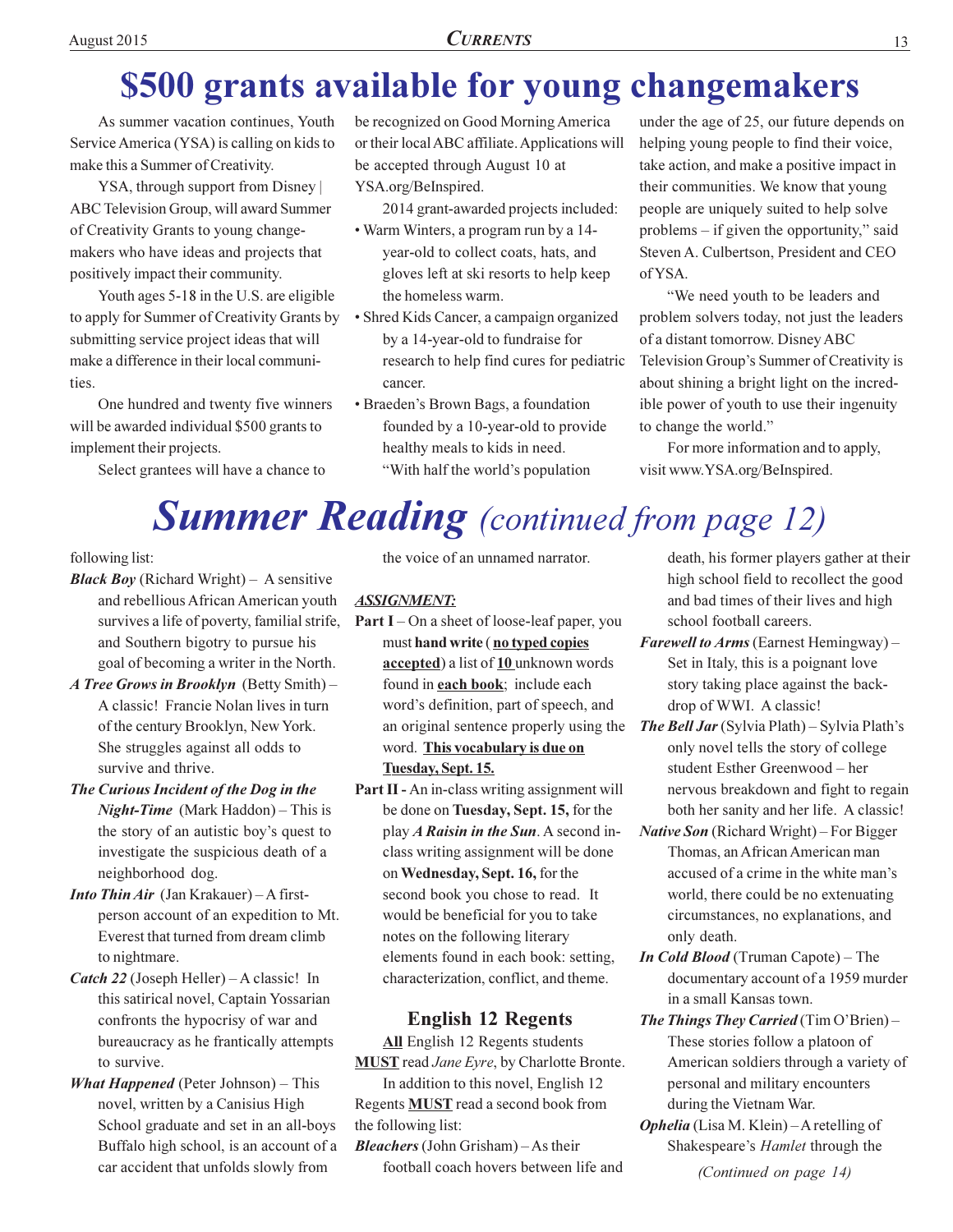# **St. Mary's High School**



Sarah Neudeck (sneudeck@smhlancers.org) • 683-2349 • Jamie Whitwood (jwhitwood@smhlancers.org)

# **Visit colleges this summer**

NOW through fall is the time for seniors and their parents to visit the colleges they are considering. Whether home or away, families need to experience the campus and talk about how it will fit their student's needs. This is the most important step in the college selection process and is vital in helping

# **Schedules coming soon**

Work continues on student schedules for the 2015-16 school year. Once the schedules are ready, the Counseling Center will contact students via SchoolMessenger. Students will be able to see their schedules using InfoNOW. Freshmen will receive their schedules in the mail.

When schedules are made available, a deadline for class changes will be included. Requests for class changes after that date will not be honored.

Those who have questions should contact their Guidance Counselor

you and your student decide where to apply next fall.

Once you have viewed the website and read all you can about the school, call the admissions office to set up an appointment.

For suggestions on how to make the most out of the college visit, The College Board (the SAT people) has a check-list. Go to bigfuture.collegeboard.org/findcolleges/campus-visit-guide.

Students met several times with their counselors, and each has a list of potential schools. Feel free to call with your questions. Guidance counselors will be available throughout the summer.

# **Summer Reading** (continued from page 13)

voice of Ophelia.

### **ASSIGNMENT:**

- **Part I** On a sheet of loose-leaf paper, you must hand write (no typed copies accepted) a list of 10 unknown vocabulary words found in each book; include each word's definition, part of speech, and an original sentence properly using the word. This vocabulary is due on Tuesday, Sept. 15.
- Part  $II$  An in-class writing assignment will be done on Tuesday, Sept. 15, for the novel Jane Eyre. A second in-class writing assignment will be done on Wednesday, Sept. 16, for the second book you chose to read. It would be beneficial for you to take notes on the following literary elements found in each book: setting, characterization, conflict, and theme.

# **AP English Language and** Composition (Grades 11 & 12)

**Part I** – All AP Language students must read Eats, Shoots, & Leaves, by Lynne Truss; a punctuation test based on the punctuation rules discussed in the book will be given in class on Tuesday, Sept. 15.

- Part II-All AP Language students must read *On Writing*, by Stephen King; this memoir will be used as our first inclass rhetorical analysis essay, to be written on Wednesday, Sept. 16 (this type of essay will be discussed and explained before the  $16<sup>th</sup>$ ).
- Part III All AP Language students must choose one of the following to read:
- **Farewell to Arms** (Earnest Hemingway) Set in Italy, this is a poignant love story taking place against the backdrop of WWI. A classic!
- **The Bell Jar** (Sylvia Plath) Sylvia Plath's only novel tells the story of college student Esther Greenwood - her nervous breakdown and fight to regain her sanity and her life. A classic!
- *Native Son* (Richard Wright) For Bigger Thomas, an African American man accused of a crime in the white man's world, there could be no extenuating circumstances, no explanations, and only death.
- **In Cold Blood** (Truman Capote) The documentary account of a 1959 murder in a small Kansas town.

### **ASSIGNMENT:**

- This book of choice will be used as our second in-class rhetorical analysis essay, to be written on Thursday, Sept. 17.
- It would be beneficial for you to take notes on rhetorical elements used by King and the author of your third book; rhetorical elements include: tone, diction, syntax, irony, symbolism, ambiguity, allusion, arrangement, structure, connotation, figures of speech, style, repetition, etc.
- **FYI**  $-$  you must discuss  $3$  rhetorical elements in a rhetorical analysis essay.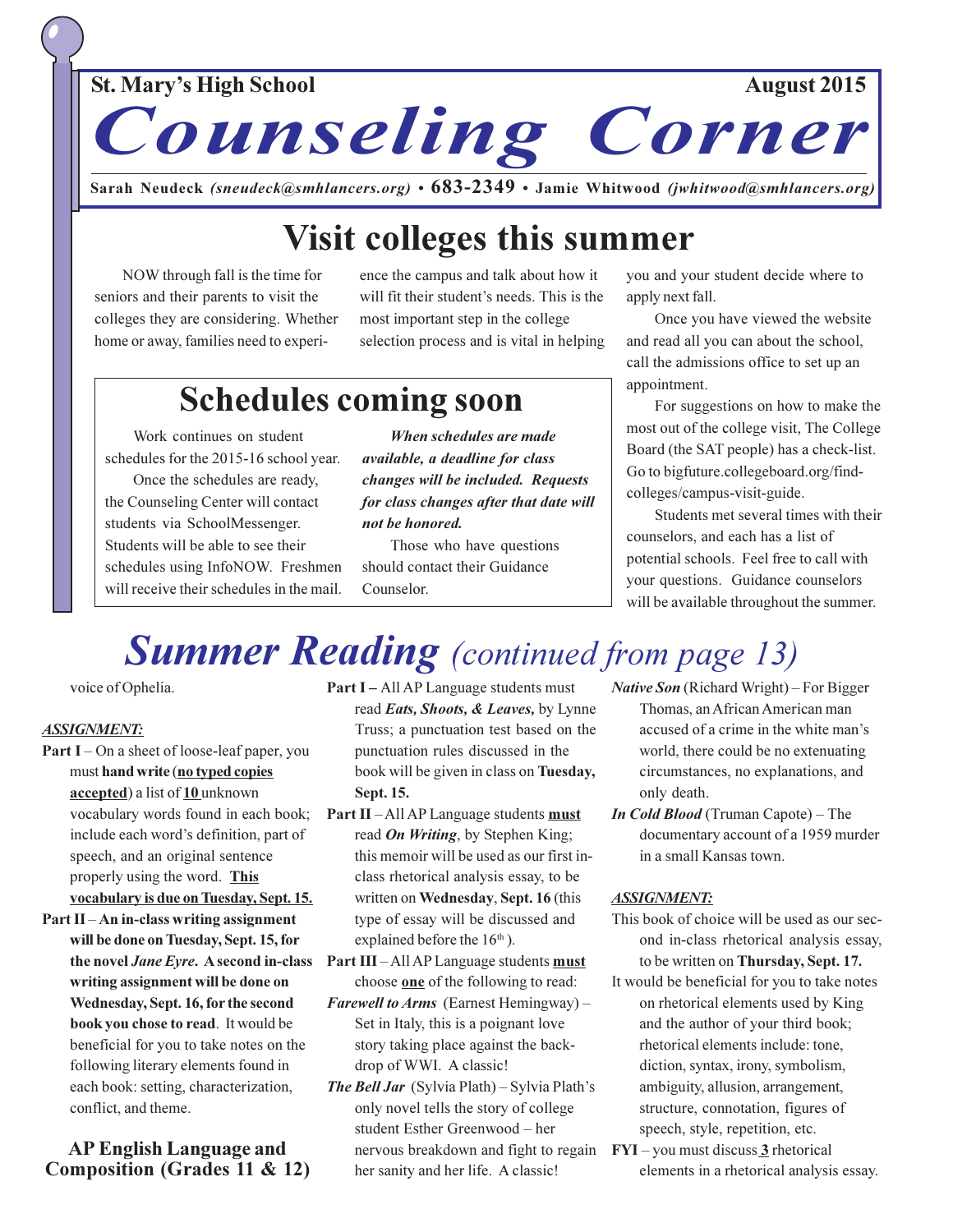# **School Supply List**

The annual ritual of School Supply Shopping has begun, as area stores have started their sales and promotions. For many families, the treks to KMart, Target, or Wal-Mart will take place as the students prepare for the new school year. For the St. Mary's students, the store visits will also

### **Needed for all classes**

- pens
- pencils
- · loose leaf paper

### **English Classes** English 9 Regents &

- **Honors**
- 2 or 3 inch binder · composition-style
- notebook
- highlighter
- folder with pockets

### **English 10 Regents** & Honors

- 2 or 3 inch binder
- **English 11 Regents** • 2 or 3 inch binder with 6 dividers

### **English 12 Regents**

- 3 ring binder (any size)
- highlighter

### guage & Composition • 3 ring binder (any size) • highlighter

**AP English Lan-**

- post-it flags
- The book  $-$  The Things They Carried

# **Foreign Language Classes**

- All French & Spanish 1 • a Mead Five Star
- Wide Ruled 3 subject notebook with reinforced kraft pockets (only for foreign language use)  $\bullet$  gluestick(s)
- highlighter
- 
- **Follow to Lower Classic Car Show & Chicken BBQ Celebrating our 20th Year** Sunday, August 16th 12 noon to 4 p.m. Rain or Shine!!

### begin.

In an effort to assist families in their back-to-school shopping, here is a **PARTIAL** list of supplies needed by the different departments.

Please note two items - Individual teachers will have additional require-

### Spanish 2, 2 Honors & 3

- a Mead Five Star College Ruled or Wide Ruled 3 subject notebook with reinforced kraft pockets (only for foreign language use)  $\cdot$  gluestick(s)
- · highlighter

# **Health Classes**

• 1-inch 3-ring binder

### **Math Classes All Math Classes**

- TI84 plus graphing calculator • pencils with erasers
- **Algebra and Algebra**
- A · jumbo book cover
- 1.5-inch binder
- · graph paper

# Geometry A &

- **Honors** • jumbo book cover
- 3-inch binder
- $\cdot$  notebook
- · dividers

# Algebra 2/Trig A,

# · jumbo book cover

- 2-inch binder
- 
- 
- · dividers

### Geometry

- · jumbo book cover
- •2-inch binder
- · notebook
- · graph paper

### Algebra 2 • regular book cover

- 2-inch binder
- · notebook • graph paper

# **Pre-Calculus**

- 2-inch binder
- jumbo book cover

# **Pre-Calculus H**

• 1.5-inch binder

# • regular book cover

### **AP Calculus**

- 1.5-inch binder · dividers
- regular book cover

### **AP** Statistics

- $\cdot$  2.5-inch binder
- · dividers

# • regular book cover

- **Math IVB**
- •2-inch binder
- · dividers • regular book cover

### **Religion Classes**

necessary

• 1-inch 3-ring binder

• a Bible at home (if

Juniors & Seniors

• 1-inch 3-ring binder

**Science Classes** 

• one package of

• highlighter

**Earth Science and** 

• 2-inch 3-ring binder

dividers  $(5)$ 

• 1-2 pocket folder

**Earth Science A** 

student does not

have a Bible at

home the school

will supply one)

Sophomores

- Freshmen • No special supplies
- 
- 

# Algebra 2/Trig H

- · notebook
- graph paper
- 

- 
- 
- 
- 

# ments for their classes. These lists will be passed out the first day of class.

15

Also, students will be receiving an assignment notebook from St. Mary's High School on their first day of school. Thus, there is no need to purchase a separate one.

· calculator (non-

graphing

calculator

• graph paper

• one 3-5 subject

notebook

hand-outs

• calculator (graphing)

math class)

Environmental

· spiral bound

Science

notebook

• 2 pocket folder

• colored pencils

**AP Biology** 

• highlighter

• 3-inch binder

· package of dividers

function only)

· multicolored pen

· calculator (four

**AP Chemistry** 

• graph paper

• composition

• 2-inch binder

**All Classes** 

• two 2-inch 3-ring

dividers

notebook

**Forensic Chemistry** 

**Social Studies Classes** 

• No special supplies

necessary

binder with

calculator used in

• protractor

• graph paper

• ruler

spiral bound

• 2 pocket folder or 3-

ring binder for

**Physics** 

required for

Regents Exam)

- · multicolored ink pen (at least 4
- different colors) • graph paper
- ruler
- · calculator (four function or scientific)
- pencil case that clips into 3-ring binder

**Living Environment** 

 $\mathbf A$ 

• highlighter

R

• 2-inch binder

• colored pencils

· calculator (four

function or

**Living Environment** 

• 2-inch 3-ring binder

• one package of

dividers

· multicolored pen

• two-pocket folder

function or

scientific)

• pencil case that clips

**General Chemistry** 

• 2-inch 3-ring binder

dividers

· calculator (basic

graphing

with at least 4

functions, but

calculator from

math is good)

• two 2-pocket folders

**Regents Chemistry** 

**Honors** 

dividers

• two 2-inch 3-ring

binders with

& Chemistry

into 3-ring binder

· colored pencils

· calculator (four

• highlighter

scientific)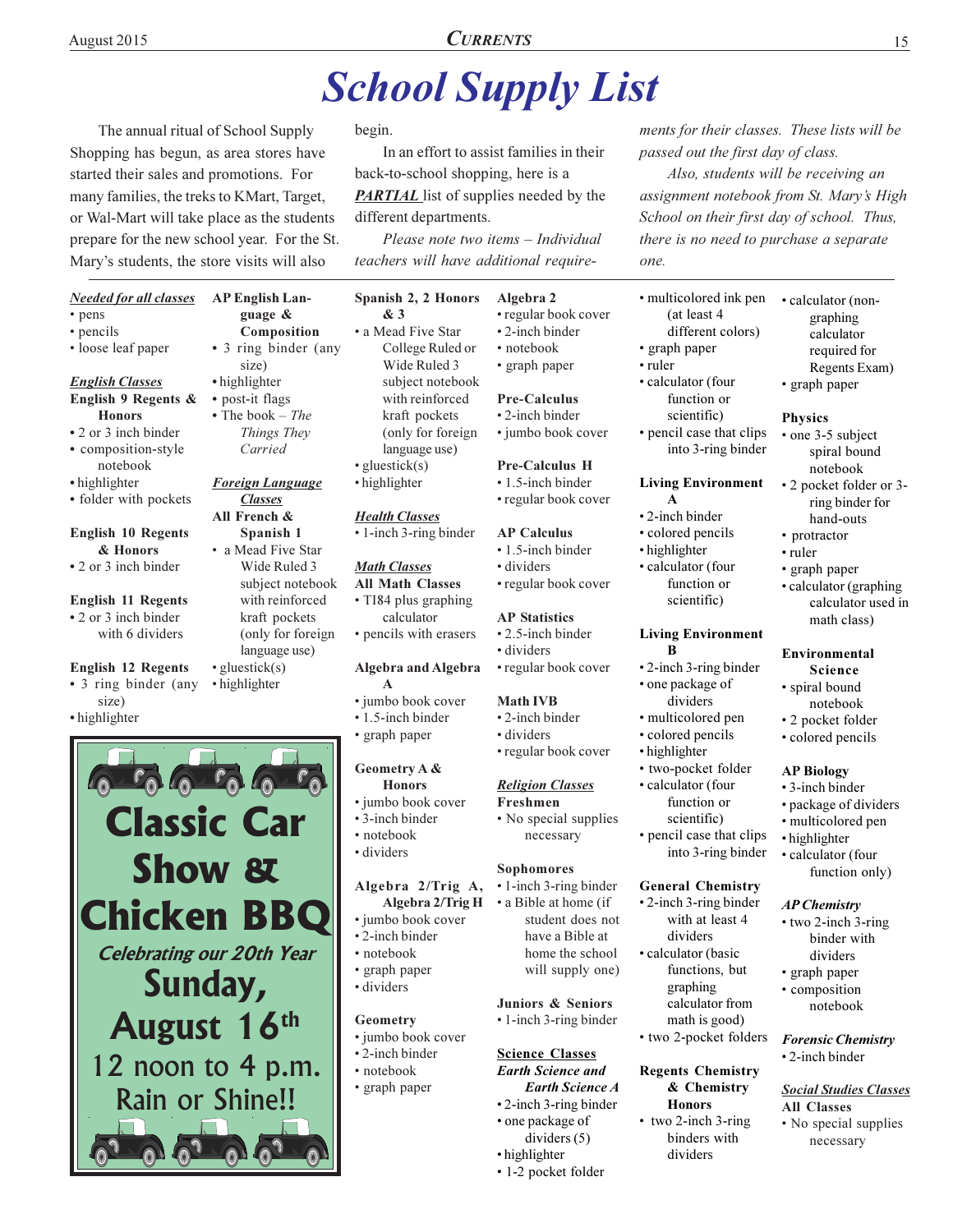# **Currents**

# - Fall Sport Start Dates -

Students planning to play a sport during the fall season should be aware of the following start dates:

### Football – meet at St. Mary's

- Open Workouts Sundays 6-8 p.m.
- Tryouts Monday, Aug. 17- Friday, Aug. 21, 3:30 p.m. Meeting; 4-7 p.m. **Tryouts**
- For more information contact Coach Nick Todaro (ntodaro 814@gmail.com)

Girls' Soccer – meet at Westwood Park • Tryouts - Monday, Aug. 17, 5-6:30 p.m. For more information contact Coach Leonard Pfohl (llmspfohl@verizon.net)

- **Boys' Soccer** meet at Lancaster Middle School
	- Open Workouts Tuesday, Aug. 4,

Friday, August 7, Tuesday, Aug. 11, Thursday, Aug. 13, 6:30-8 p.m.

· Tryouts - Monday, Aug. 17-Friday, Aug. 21, and Monday, Aug. 24-Friday, Aug. 28, 6:30-8:15p.m.

For more information, contact Coach Al Franjoine (afranjoine@aol.com)

### Girls' Volleyball – meet at St. Mary's

- Open Workouts Mondays 6-7:30 p.m.
- Tryouts Thursday, Aug. 20 & Friday, Aug. 21, 6-8:30 p.m., Saturday, Aug. 22,  $9a.m.-12 noon$

For more information, contact Coach Don Pieczynski (ivccs@aol.com)

### Boys' Volleyball – meet at St. Mary's

• Tryouts - Thursday, Aug. 20, Friday, Aug. 21, & Monday, Aug. 24, 9-11 a.m. For more information, contact Coach

# - Fall Sport Schedules -

### **Varsity Football**

All games begin at 1 p.m. unless noted. Sat, Sept. 5, vs. Bishop Kearney Sat, Sept. 12, vs. Canisius Sat, Sept. 19, vs. Timon Sat, Sept. 26, vs. St. Joe's Sat, Oct. 3, @ Oil City (Pa.) Sat, Oct. 10, @ St. Francis Sat, Oct. 17, @ Gilmour Academy Sat, Oct.  $24 - Bye$ Sat, Oct. 31, 2pm @ O'Hara Sat, Nov.  $7 -$  Quarterfinals (at higher seed) Sat, Nov.  $14$  – Semifinals (Ralph) Wilson Stadium) Sat, Nov.  $21$  – Championship (Ralph Wilson Stadium) Sat, Nov. 28 - State Catholic Championship Golf All matches begin at 3:45pm unless noted. Wed, Sept. 9, @ St. Joe's Fri, Sept. 11, @ Park Tues, Sept. 15, vs. Timon Wed, Sept. 16, @ Nichols Thurs, Sept. 17,  $@$  Gow Mon, Sept. 21, vs. St. Francis / O'Hara Thurs, Sept. 24, @ Christian Central Mon, Sept. 28, vs. Canisius / O'Hara Tues, Sept. 29, vs. Gow Thurs, Oct. 1, vs. Park

- Mon, Oct. 5, vs. Christian Central
- Mon, Oct. 12 All-Catholics (River Oaks)

## **Women's Volleyball**

All JV matches start at 4:30 pm, Varsity matches start at 6 pm unless noted Thurs, Sept. 10 vs. Nichols Sat, Sept. 12 - St. Mary's Tournament Tues, Sept. 15, vs. Niagara Catholic Thurs, Sept. 17, @ Rochester Mercy Mon, Sept. 21, @ Eden Tues, Sept. 22, @ O'Hara Thurs, Sept. 24, vs. Nardin Sat, Sept. 26 - Eden Tournament Mon, Sept. 28, @ Sacred Heart Wed, Sept. 30, @ Immaculata Oct. 2 &  $3$  – Nike Tournament of Champions (Phoenix) Tues, Oct. 6, @ Mount St. Mary's Thurs, Oct. 8, @ Mount Mercy Oct. 10 &  $11 -$  Garden State Tournament (New Jersey) Tues, Oct. 13, vs. Sacred Heart Fri, Oct. 16, vs. Rochester Mercy Mon, Oct. 19, @ Nardin Wed, Oct. 21, vs. Eden Fri, Oct. 23, @ Williamsville East Tues, Oct. 27, vs. Immacualata (Senior Game) Mon, Nov.  $2 -$  Quarterfinals Wed, Nov.  $4$  – Semifinals Fri, Nov.  $6$  – Finals Sat, Nov.  $14$  – State Championship Tournament (Long Island)

**Men's Soccer** 

All games start at 4:30 pm unless noted. Home games played at **Westwood Park.** Tues, Sept. 8, vs. Depew Wed, Sept. 9, vs. Niagara Catholic Sat, Sept. 12, @ Timon (Tifft Farms) Tues, Sept. 15, @ O'Hara Thurs, Sept. 17, vs. Park Fri, Sept. 18, @ Nichols Wed, Sept. 23, @ Alden Mon, Sept. 28, 7pm @ Depew

Wed, Sept. 30, @ Niagara Catholic Fri, Oct. 2, vs. Gow Mon, Oct. 5, 4:15pm @ Park Tues, Oct. 6, vs. O'Hara Thurs, Oct. 8, vs. Pembroke Tues, Oct. 13, vs. Nichols Fri, Oct. 23, 3pm - Semifinals Sat, Oct. 31 - Finals

### **Women's Soccer**

All games start at 4:30 pm unless noted. Home games played at **Westwood Park.** Thurs, Sept. 3, vs. Christian Central Wed, Sept. 9, vs. Buffalo Seminary Tues, Sept. 15, vs. O'Hara Fri, Sept. 18, vs. Park Thurs, Sept. 24, @ Buffalo Seminary Wed, Sept. 30, @ O'Hara Sat, Oct. 3, 11am vs. Niagara Catholic Tues, Oct. 6, @ Park Tues, Oct. 11, @ Immaculata Thurs, Oct. 15, vs. Mount St. Mary's

Keith Junik (kjunik@smhlancers.org)

Golf - meet at Walden Driving Range • Tryouts - Monday, Aug. 24, Time TBA Bring your own clubs.

For more information contact Athletic Director Steven Grieco (sgrieco@smhlancers.org)

Cheerleading – meet at St. Mary's • Open Workouts - Tuesday, Aug. 4, Monday, Aug. 10, Monday, Aug. 17, 6-8pm

• Tryouts – Monday, Aug. 24, Time TBA For more information contact Coach Sara Gromek (smhcheer1415@gmail.com)

More information is also available by contacting Athletic Director Steven Grieco at 683-4824, ext. 235, or sgrieco@smhlancers. org.

### **Men's Volleyball**

All matches start at 5 pm. Sat, Sept. 12 - North Tonawanda Tournament Wed, Sept. 16, vs. Canisius Tues, Sept. 22, @ O'Hara Sat, Sept. 26 - Sweet Home Tournament Wed, Sept. 30, @ St. Joe's Sat. Oct.  $3 -$  Williamsville South Tournament Tues, Oct. 6, vs. O'Hara Turs, Oct. 8, vs. St. Joe's Sat, Oct. 10 - Lockport Tournament Wed, Oct. 14, @ St. Francis Tues, Oct. 20, @ Canisius Thurs, Oct. 22, vs. St. Francis TBA @ Maryvale Tues, Nov.  $3 -$  Quarterfinals (higher seed) Thurs, Nov.  $5$  – Semifinals (#1) seed) Tues, Nov.  $10$  – Finals (TBA)

**Schedules are subject** to change. **Updates and results** are available at www.smhlancers.org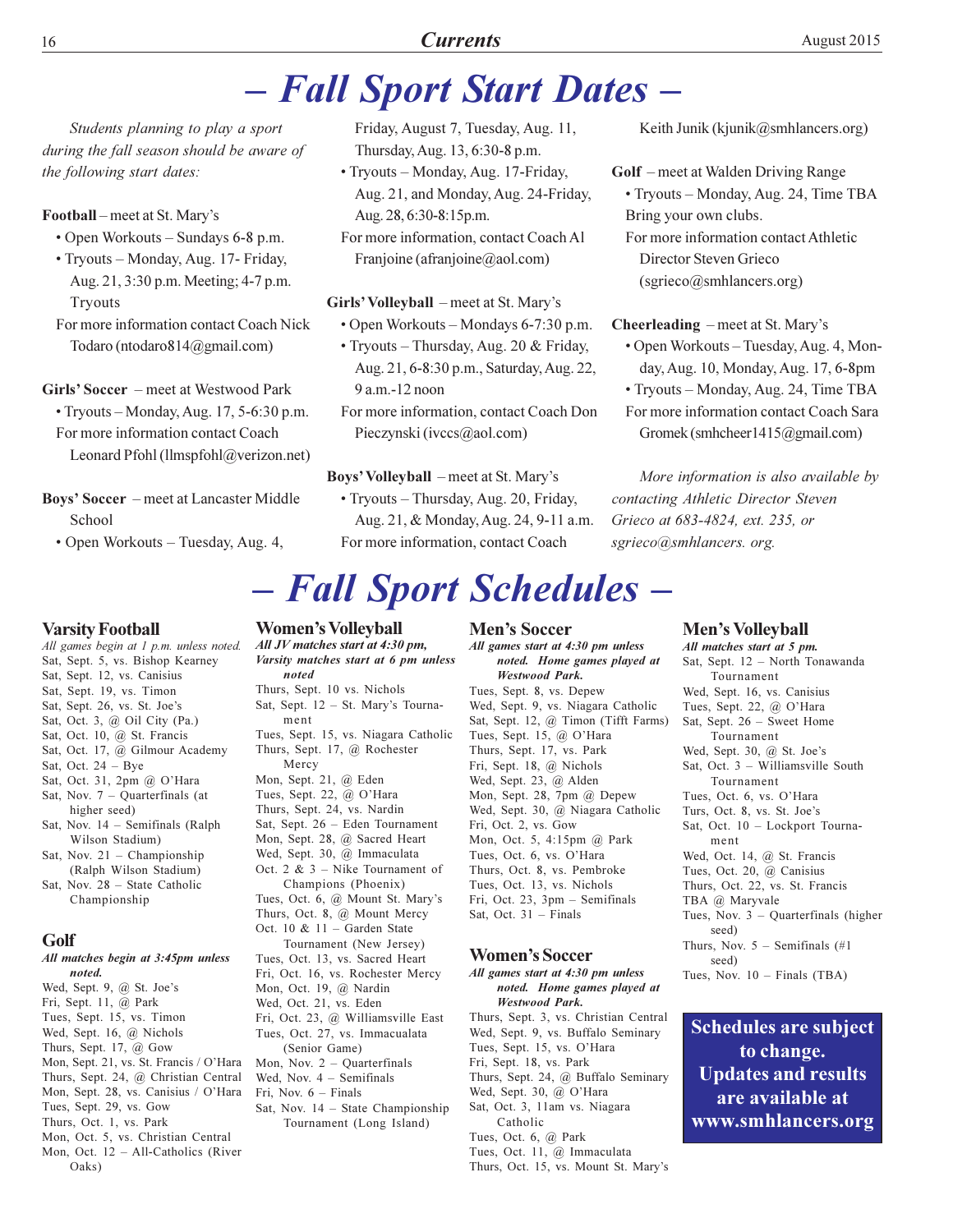# **Sports Boosters Golf Tourney** September 6th . 7 pm

**2-Man Scramble Under the Lights at** 



4085 Transit Road . Orchard Park

S85 each

Includes 18 holes /shotgun start), Closest to Pin Prizes, and Appetizers & Beverages at the After Party

For more information, contact Steven Grieco at 716-683-4824, ext. 235 or sqrieco@smhlancers.org

# Congratulations ...

... to the Varsity Baseball and Softball teams who both received Honorable Mention

in The Buffalo News Spring Power Rankings! Great job, players and coaches!

# **Football program coming**

The St. Mary's Football Team will be producing the very popular game day programs for the 2015 season. The program will feature player pictures and biographies, information on the new coaching staff, and team records and awards.

The team is looking for people or organizations to advertise in the program. Those interested should go to the football page on the St. Mary's website or contact Steve Grieco at sgrieco@smhlancers.org.

# **August 2015 Calendar**

| <b>Sunday</b>                        | <b>Monday</b>                                                                                                                                                       | <b>Tuesday</b>                                                                                                                          | Wednesday                                                                                                        | <b>Thursday</b>                                                                                                                                                                   | Friday                                                                                                           | <b>Saturday</b>                                                   |
|--------------------------------------|---------------------------------------------------------------------------------------------------------------------------------------------------------------------|-----------------------------------------------------------------------------------------------------------------------------------------|------------------------------------------------------------------------------------------------------------------|-----------------------------------------------------------------------------------------------------------------------------------------------------------------------------------|------------------------------------------------------------------------------------------------------------------|-------------------------------------------------------------------|
| 26                                   | 27<br>Lancer Leadership<br>Acad. 9am-3pm<br>Lancer First Step<br>9am-12noon<br>Work Program #2                                                                      | 28<br>Lancer Leadership<br>Acad. 9am-3pm<br>Lancer First Step<br>9am-12noon<br>Work Program #2                                          | 29<br>Lancer Leadership<br>Acad. 9am-3pm<br>Lancer First Step<br>9am-12noon<br>Work Program #2                   | 30<br>Lancer Leadership<br>Acad. 9am-3pm<br>Lancer First Step<br>9am-12noon<br>Work Program #2                                                                                    | 31<br>Lancer Leadership<br>Acad. 9am-3pm<br>Work Program #2                                                      | $\bm{l}$                                                          |
| $\overline{\mathbf{2}}$              | $\mathfrak{Z}$<br>Lancer Leadership<br>Acad. 9am-3pm<br>Girls' Volleyball<br>Camp (High<br>School) 8am-1pm<br>Work Program #3<br><b>Work</b><br>Program#3<br>begins | $\overline{\mathcal{A}}$<br>Lancer Leadership<br>Acad. 9am-3pm<br>Girls' Volleyball<br>Camp (High<br>School) 8am-1pm<br>Work Program #3 | 5<br>Lancer Leadership<br>Acad. 9am-3pm<br>Girls' Volleyball<br>Camp (High<br>School) 8am-1pm<br>Work Program #3 | 6<br>Senior Photos<br>9am-2pm<br>Lancer Leadership<br>Acad. 9am-3pm<br>Girls' Volleyball<br>Camp (High<br>School) 8am-1pm<br>Freshman / Parent<br>Mixer 6:30pm<br>Work Program #3 | 7<br>Lancer Leadership<br>Acad. 9am-3pm<br>Girls' Volleyball<br>Camp (High<br>School) 8am-1pm<br>Work Program #3 | 8                                                                 |
| 9                                    | 10<br>Lancer Leadership<br>Acad. 9am-3pm<br>Work Program #3                                                                                                         | $\boldsymbol{\mathit{11}}$<br>Lancer Leadership<br>Acad. 9am-3pm<br>Work Program #3                                                     | 12<br>Senior Photos<br>$9am-2pm$<br>Lancer Leadership<br>Acad. 9am-3pm<br>Work Program #3                        | 13<br>Lancer Leadership<br>Acad. 9am-3pm<br>Work Program #3                                                                                                                       | 14<br>Lancer Leadership<br>Acad. 9am-3pm                                                                         | 15                                                                |
| 16<br>Classic Car Show<br>12noon-4pm | 17<br>First Day of<br>Football, Soccer                                                                                                                              | 18<br>Senior Photos<br>9am-2pm                                                                                                          | 19                                                                                                               | 20<br>First Day of<br>Volleyball                                                                                                                                                  | 21<br>Offices Closed<br>School Closed                                                                            | 22                                                                |
| 23                                   | 24<br>Regular Hours begin<br>$7:30am -$<br>3:30pmFirst Day<br>of Golf.<br>Cheerleading<br><b>Regular</b><br>Hours begin<br>7:30am-<br>3:30pm                        | 25                                                                                                                                      | 26                                                                                                               | 27                                                                                                                                                                                | 28                                                                                                               | 29<br>Alumni Memorial<br>Mass (in memory<br>of Henry Even)<br>6pm |
| 30                                   | 31                                                                                                                                                                  | 1                                                                                                                                       | $\overline{2}$<br>Orientation for New<br>Students & Parents<br>$6:30 \text{pm}$                                  | $\overline{\mathbf{3}}$<br>WSoc vs. Christian<br>Central 4:30pm                                                                                                                   | $\overline{\mathcal{A}}$                                                                                         | $\overline{5}$<br>FB vs. Bishop<br>Kearney 1pm                    |